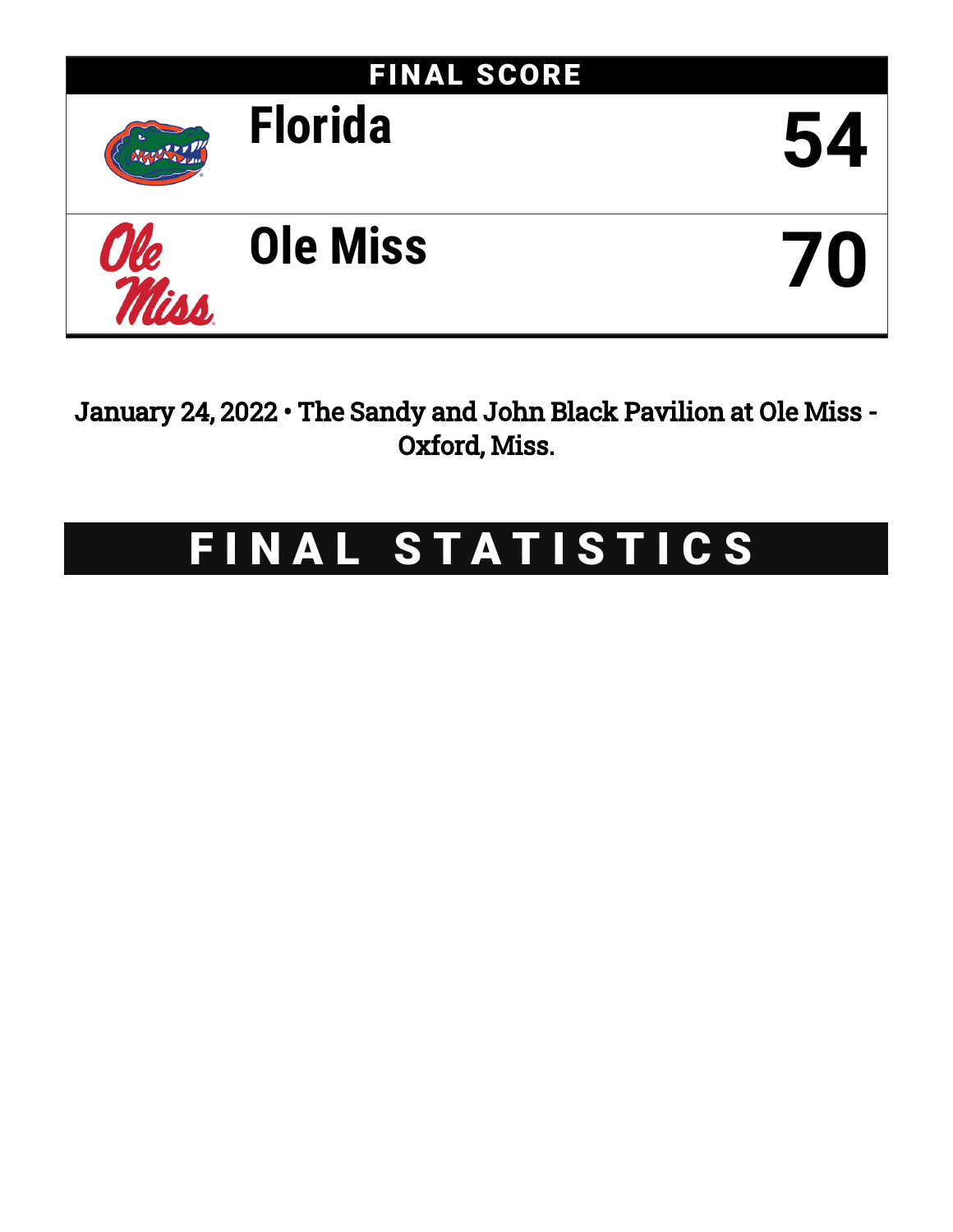## **Official Box Score Florida vs Ole Miss Game Totals -- Final Statistics January 24, 2022 at The Sandy and John Black Pavilion at Ole Miss - Oxford, Miss.**



## **Florida 54**

| No. | Plaver                  | S  | <b>Pts</b> | FG.     | 3FG     | FТ        | OR | DR       | TR             | РF            | A        | TO | <b>Blk</b> | Stl | Min        | $+/-$ |
|-----|-------------------------|----|------------|---------|---------|-----------|----|----------|----------------|---------------|----------|----|------------|-----|------------|-------|
| 04  | DURUJI, ANTHONY         | F. | 11         | 4-8     | $0 - 3$ | 3-3       |    | 3        | 4              | 2             | 2        | 3  | 0          | 0   | 25         | $-12$ |
| 14  | REEVES, KOWACIE         | G  | 5          | $0 - 4$ | $0 - 4$ | $5 - 5$   |    | 0        |                | 2             | 0        |    |            | 0   | 18         | -8    |
| 23  | MCKISSIC, BRANDON       | G  |            | 3-6     | $0 - 2$ | $1-2$     |    | 3        | 4              | 2             | 3        | 1  | 0          | 0   | 29         | $-15$ |
| 24  | FLEMING JR., PHLANDROUS | G  | 5          | $2 - 9$ | $1 - 5$ | $0 - 0$   | 2  | 2        | 4              | $\Omega$      | 2        | 3  | $\Omega$   |     | 32         | $-12$ |
| 33  | JITOBOH, JASON          | C  | 12         | $6-6$   | $0 - 0$ | $0-0$     | 0  | 5        | 5              | 4             | 0        |    |            |     | 27         | -4    |
| 00  | JONES, MYREON           | G  | 0          | $0 - 2$ | $0 - 2$ | $0 - 0$   | 0  | 2        | $\overline{2}$ | 0             | 3        | 0  | $\Omega$   |     | 20         | $-7$  |
| 10  | KENNEDY, ELIJAH         | G  | 0          | $0 - 5$ | $0 - 5$ | $0 - 0$   | 0  |          |                | 2             | 0        | 0  | 0          |     | 13         | -5    |
| 22  | APPLEBY, TYREE          | G  | 11         | $3 - 8$ | $3 - 8$ | $2 - 2$   | 0  | 4        | 4              | $\mathcal{P}$ | 4        | 4  | $\Omega$   | 0   | 25         | $-10$ |
| 32  | GATKEK, TUONGTHACH      | F. | 3          | $1 - 2$ | $0 - 0$ | $1-2$     |    | $\Omega$ |                | 4             | $\Omega$ | 0  |            | 0   | 11         | $-7$  |
|     | <b>TEAM</b>             |    |            |         |         |           | 2  | 0        | 2              | $\Omega$      |          |    |            |     |            |       |
|     | <b>TOTALS</b>           |    | 54.        | 19-50   | 4-29    | $12 - 14$ | 8  | 20       | 28             | 18            | 14       | 14 |            | 4   | <b>200</b> |       |

| Game                         | 19-50     | 38.0% | 4-29     | 13.8% | $12 - 14$ | 85.7% |            |
|------------------------------|-----------|-------|----------|-------|-----------|-------|------------|
| 2nd Half                     | $12 - 28$ | 43%   | $2 - 14$ | 14%   | 6-7       | 86%   | Lar<br>Tec |
| 1st Half                     | $7-22$    | 32%   | $2 - 15$ | 13%   | $6 - 7$   | 86%   | Bia        |
| Shooting By Period<br>Period | FG        | FG%   | 3FG      | 3FG%  | FT        | FT%   | De.<br>Las |

*Deadball Rebounds:* 1,0 *Last FG:* 2nd-01:33 *Biggest Run:* 6-0 *Largest lead:* By 7 at 1st-08:18 *Technical Fouls:* None.

# **Ole Miss 70**

| No. | Player                 | S  | Pts           | FG.      | 3FG     | FT       | OR       | DR           | TR       | PF            | A        | TO       | <b>B</b> lk | Stl      | Min   | $+/-$ |
|-----|------------------------|----|---------------|----------|---------|----------|----------|--------------|----------|---------------|----------|----------|-------------|----------|-------|-------|
| 02  | <b>RUFFIN, DAESHUN</b> | G  | 21            | $6 - 13$ | $0 - 1$ | $9 - 10$ |          |              | 2        | 4             | 6        | 2        | 0           | 4        | 33    | 10    |
| 03  | <b>BROOKS, NYSIER</b>  |    | 11            | $5-6$    | $0 - 0$ | $1 - 2$  | 3        | 4            | 7        | $\mathcal{P}$ |          |          |             | 2        | -32   | 10    |
| 04  | BRAKEFIELD, JAEMYN     | F. | 2             | $1 - 1$  | $0 - 0$ | $0-0$    | 0        | 5            | 5        | 3             | 1        | 2        | $\Omega$    | $\Omega$ | 27    | 10    |
| 11  | MURRELL, MATTHEW       | G. | <b>20</b>     | $8 - 12$ | $3-6$   | $1 - 2$  | $\Omega$ |              |          | 3             | 3        | 2        | $\Omega$    |          | 2 37  | 15    |
| 14  | FAGAN, TYE             | G  | $\Omega$      | $0 - 3$  | $0 - 1$ | $0-0$    | $\Omega$ | $\Omega$     | $\Omega$ | 1             | 1        | $\Omega$ | $\Omega$    | $\Omega$ | 16    | -1    |
| 01  | <b>CROWLEY, AUSTIN</b> | G  | 4             | $0 - 2$  | $0 - 1$ | $4 - 4$  | $\Omega$ | 5            | 5        | 3             | 3        | 1        | $\Omega$    | $\Omega$ | -17   | 13    |
| 15  | <b>RODRIGUEZ, LUIS</b> | G  | 10            | $4 - 8$  | $1 - 3$ | $1 - 2$  | 2        | 5            | 7        | $\mathcal{P}$ | 2        | 0        | $\Omega$    | $\Omega$ | 30    | 17    |
| 23  | HUNTER, SAMMY          | F. | $\mathcal{P}$ | $1 - 3$  | $0 - 1$ | $0-0$    | $\Omega$ | $\mathbf{0}$ | $\Omega$ | $\Omega$      | $\Omega$ | 0        | $\Omega$    | $\Omega$ | 8     | -6    |
|     | <b>TEAM</b>            |    |               |          |         |          | $\Omega$ | 3            | 3        | $\Omega$      |          | 2        |             |          |       |       |
|     | <b>TOTALS</b>          |    | 70.           | -25-48   | 4-13    | 16-20    | 6        | 24           | 30       | 18            | 17       | 10       |             |          | 8 200 |       |

| Game                                | 25-48     | 52.1% | $4 - 13$ | 30.8% | 16-20     | $80.0\%$ |   |
|-------------------------------------|-----------|-------|----------|-------|-----------|----------|---|
| 2nd Half                            | $17 - 23$ | 74%   | $2 - 4$  | 50%   | $12 - 14$ | 86%      |   |
| 1st Half                            | $8 - 25$  | 32%   | $2-9$    | 22%   | 4-6       | 67%      | B |
| <b>Shooting By Period</b><br>Period | FG        | FG%   | 3FG      | 3FG%  | FT        | FT%      |   |

*Deadball Rebounds:* 1,0 *Last FG:* 2nd-00:36 *Biggest Run:* 9-0 *Largest lead:* By 16 at 2nd-00:36 *Technical Fouls:* None.

| Game Notes:                                                             | <b>Score</b>                                    | 1st | 2 <sub>nd</sub> | TOT | <b>Points</b>     | <b>FLA</b>     | <b>OLE</b>     |
|-------------------------------------------------------------------------|-------------------------------------------------|-----|-----------------|-----|-------------------|----------------|----------------|
| Officials: Terry Oglesby, Jason Baker, Brian Dorsey<br>Attendance: 6273 | <b>FLA</b>                                      | 22  | 32              | 54  | In the Paint      | 28             | 32             |
|                                                                         | OLE                                             | 22  | 48              | 70  | Off Turns         | 13             | 23             |
| Start Time: 07:01 PM ET                                                 |                                                 |     |                 |     | 2nd Chance        |                |                |
| End Time: 09:02 PM ET<br>Game Duration: 2:01                            | FLA led for 15:38. OLE led for 21:18.           |     |                 |     | <b>Fast Break</b> |                |                |
| Conference Game:                                                        | Game was tied for 3:04.<br>Times tied: <b>4</b> |     | Lead Changes: 9 |     | Bench             | 14             | 16             |
|                                                                         |                                                 |     |                 |     | Per Poss          | 0.871<br>24/62 | 1.207<br>33/58 |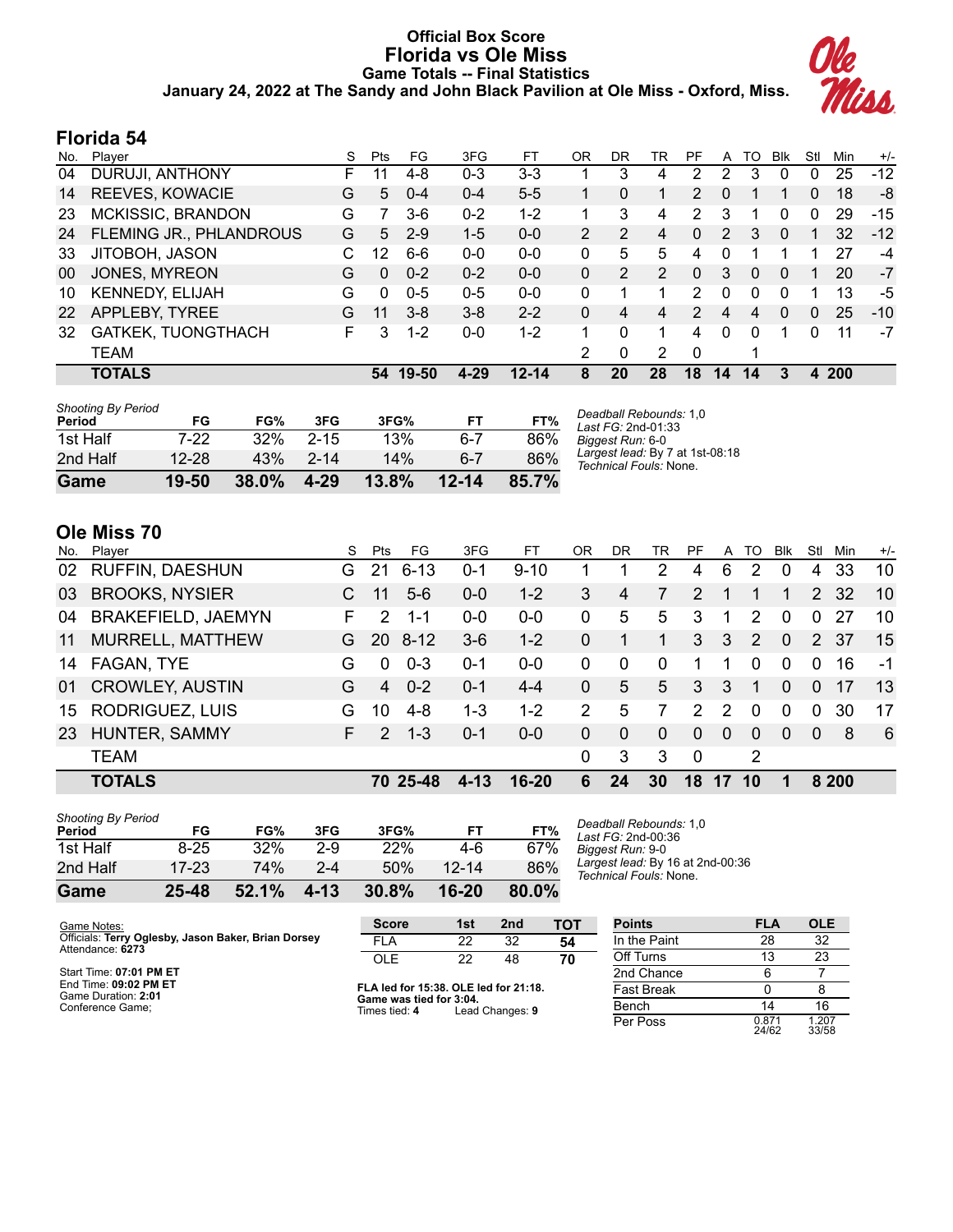#### **Official Box Score Florida vs Ole Miss First Half Statistics Only January 24, 2022 at The Sandy and John Black Pavilion at Ole Miss - Oxford, Miss.**



# **Florida 22**

| No.       | Player                  | S  | <b>Pts</b>      | <b>FG</b> | 3FG      | FT      | 0R | <b>DR</b> | TR             | <b>PF</b>     | A | TO | <b>B</b> lk    | Stl      | Min | $+/-$        |
|-----------|-------------------------|----|-----------------|-----------|----------|---------|----|-----------|----------------|---------------|---|----|----------------|----------|-----|--------------|
| 04        | DURUJI, ANTHONY         | F  | $\mathcal{P}$   | 1-2       | $0 - 1$  | 0-0     |    |           | 2              | 2             | 0 |    | 0              | 0        | 6   | -1           |
| 14        | REEVES, KOWACIE         | G  | 5               | $0 - 3$   | $0 - 3$  | $5 - 5$ |    | 0         |                | 2             | 0 |    | 0              | 0        | 11  | 3            |
| 23        | MCKISSIC, BRANDON       | G  | $\mathcal{P}$   | $1 - 2$   | $0 - 1$  | $0 - 0$ | 0  | 3         | 3              | 0             |   |    | 0              | 0        | 15  | $-2$         |
| 24        | FLEMING JR., PHLANDROUS | G  | 5               | $2 - 5$   | $1 - 3$  | $0 - 0$ |    |           | $\overline{2}$ | 0             |   | 2  | $\mathbf{0}$   | 0        | 17  | $\mathbf{1}$ |
| 33        | JITOBOH, JASON          | С  | 2               | $1 - 1$   | $0 - 0$  | $0 - 0$ | 0  | 5         | 5              | 0             | 0 | 0  |                |          | 14  | 2            |
| 00        | JONES, MYREON           | G  | $\Omega$        | $0 - 2$   | $0 - 2$  | $0-0$   | 0  | 2         | $\overline{2}$ | $\Omega$      | 2 | 0  | $\overline{0}$ |          | 14  | $-3$         |
| 10        | <b>KENNEDY, ELIJAH</b>  | G  | $\Omega$        | $0 - 2$   | $0 - 2$  | $0 - 0$ | 0  |           |                | 0             | 0 | 0  | 0              |          | 9   | $\mathbf{0}$ |
| <b>22</b> | APPLEBY, TYREE          | G  | 3               | $1 - 3$   | $1 - 3$  | $0 - 0$ | 0  |           |                | $\mathcal{P}$ |   |    | $\Omega$       | $\Omega$ | 8   | 1            |
| 32        | GATKEK, TUONGTHACH      | F. | 3               | $1 - 2$   | $0 - 0$  | $1 - 2$ |    | 0         |                | 2             | 0 | 0  | 0              | $\Omega$ | 6   | $-1$         |
|           | TEAM                    |    |                 |           |          |         | 0  | 0         | $\Omega$       | $\Omega$      |   |    |                |          |     |              |
|           | <b>TOTALS</b>           |    | 22 <sub>2</sub> | $7 - 22$  | $2 - 15$ | $6 - 7$ | 4  | 14        | 18             | 8             | 5 |    |                | 3        | 100 |              |

| <b>Shooting By Period</b><br>Period | FG     | FG%    | 3FG      | 3FG%     | FT        | FT%   | Deadball Rebounds: 1,0<br>Last FG Half: FLA 2nd-01:33 |
|-------------------------------------|--------|--------|----------|----------|-----------|-------|-------------------------------------------------------|
| 1st Half                            | $7-22$ | $32\%$ | $2 - 15$ | 13%      | 6.7       | 86%   |                                                       |
| Game                                | 19-50  | 38.0%  | 4-29     | $13.8\%$ | $12 - 14$ | 85.7% |                                                       |

# **Ole Miss 22**

| No. | Player                    | S. | Pts          | FG.     | 3FG     | <b>FT</b> | OR       | <b>DR</b> | TR       | <b>PF</b>     | A        | TO       | <b>B</b> lk | Stl      | Min   | $+/-$          |
|-----|---------------------------|----|--------------|---------|---------|-----------|----------|-----------|----------|---------------|----------|----------|-------------|----------|-------|----------------|
| 02  | <b>RUFFIN, DAESHUN</b>    | G  | 6            | $2 - 7$ | $0 - 1$ | $2 - 2$   |          | 0         |          | 1             |          |          | 0           | 2        | 17    | $-2$           |
| 03  | <b>BROOKS, NYSIER</b>     |    | 7            | $3 - 3$ | $0 - 0$ | $1 - 2$   | 2        | 2         | 4        | 1             | $\Omega$ |          | $\Omega$    |          | 17    | $-1$           |
| 04  | <b>BRAKEFIELD, JAEMYN</b> | F  | 0            | $0 - 0$ | $0 - 0$ | $0 - 0$   | 0        | 3         | 3        | 2             |          |          | $\Omega$    | $\Omega$ | 14    | $\Omega$       |
| 11  | MURRELL, MATTHEW          | G  | 9            | $3-5$   | $2 - 4$ | $1 - 2$   | $\Omega$ |           |          | 2             | 2        |          | $\Omega$    | $\Omega$ | 17    | $-1$           |
| 14  | FAGAN, TYE                | G  | $\Omega$     | $0 - 3$ | $0 - 1$ | $0 - 0$   | $\Omega$ | 0         | $\Omega$ | $\Omega$      | $\Omega$ | $\Omega$ | $\Omega$    | $\Omega$ | 13    | $-4$           |
| 01  | <b>CROWLEY, AUSTIN</b>    | G  | $\Omega$     | $0 - 2$ | $0 - 1$ | $0 - 0$   | $\Omega$ | 3         | 3        | $\mathcal{P}$ |          |          | $\Omega$    | $\Omega$ | 6     | 3              |
| 15  | RODRIGUEZ, LUIS           | G  | 0            | $0 - 4$ | $0 - 2$ | $0 - 0$   |          |           | 2        | 1             | 0        | $\Omega$ | $\Omega$    | $\Omega$ | 13    | $\overline{4}$ |
| 23  | HUNTER, SAMMY             | F. | <sup>0</sup> | $0 - 1$ | $0 - 0$ | $0 - 0$   | $\Omega$ | 0         | $\Omega$ | $\Omega$      | $\Omega$ | 0        | $\Omega$    | $\Omega$ | 3     | $\overline{1}$ |
|     | <b>TEAM</b>               |    |              |         |         |           | $\Omega$ | 2         | 2        | $\Omega$      |          | 0        |             |          |       |                |
|     | <b>TOTALS</b>             |    |              | 22 8-25 | $2 - 9$ | $4 - 6$   | 4        | 12        | 16       | 9             | 5        | 5        | $\bf{0}$    |          | 3 100 |                |

| <b>Shooting By Period</b><br>Period | FG       | FG%   | 3FG      | 3FG%  | FΤ    | FT%   |
|-------------------------------------|----------|-------|----------|-------|-------|-------|
| 1st Half                            | $8 - 25$ | 32%   | $2-9$    | 22%   | 4-6   | 67%   |
| Game                                | 25-48    | 52.1% | $4 - 13$ | 30.8% | 16-20 | 80.0% |

*Deadball Rebounds:* 1,0 *Last FG Half:* OLE 2nd-00:36

| Game Notes:                                                             | <b>Score</b> | 1st | 2 <sub>nd</sub> | <b>TOT</b> | <b>Points (This Period)</b> | <b>FLA</b>     | <b>OLE</b>     |
|-------------------------------------------------------------------------|--------------|-----|-----------------|------------|-----------------------------|----------------|----------------|
| Officials: Terry Oglesby, Jason Baker, Brian Dorsey<br>Attendance: 6273 | FLA          | 22  | 32              | 54         | In the Paint                |                | 10             |
|                                                                         | OLE          | 22  | 48              | 70         | Off Turns                   |                |                |
| Start Time: 07:01 PM ET                                                 |              |     |                 |            | 2nd Chance                  |                |                |
| End Time: 09:02 PM ET<br>Game Duration: 2:01                            |              |     |                 |            | <b>Fast Break</b>           |                |                |
| Conference Game:                                                        |              |     |                 |            | Bench                       |                |                |
|                                                                         |              |     |                 |            | Per Poss                    | 0.786<br>10/28 | 0.786<br>10/28 |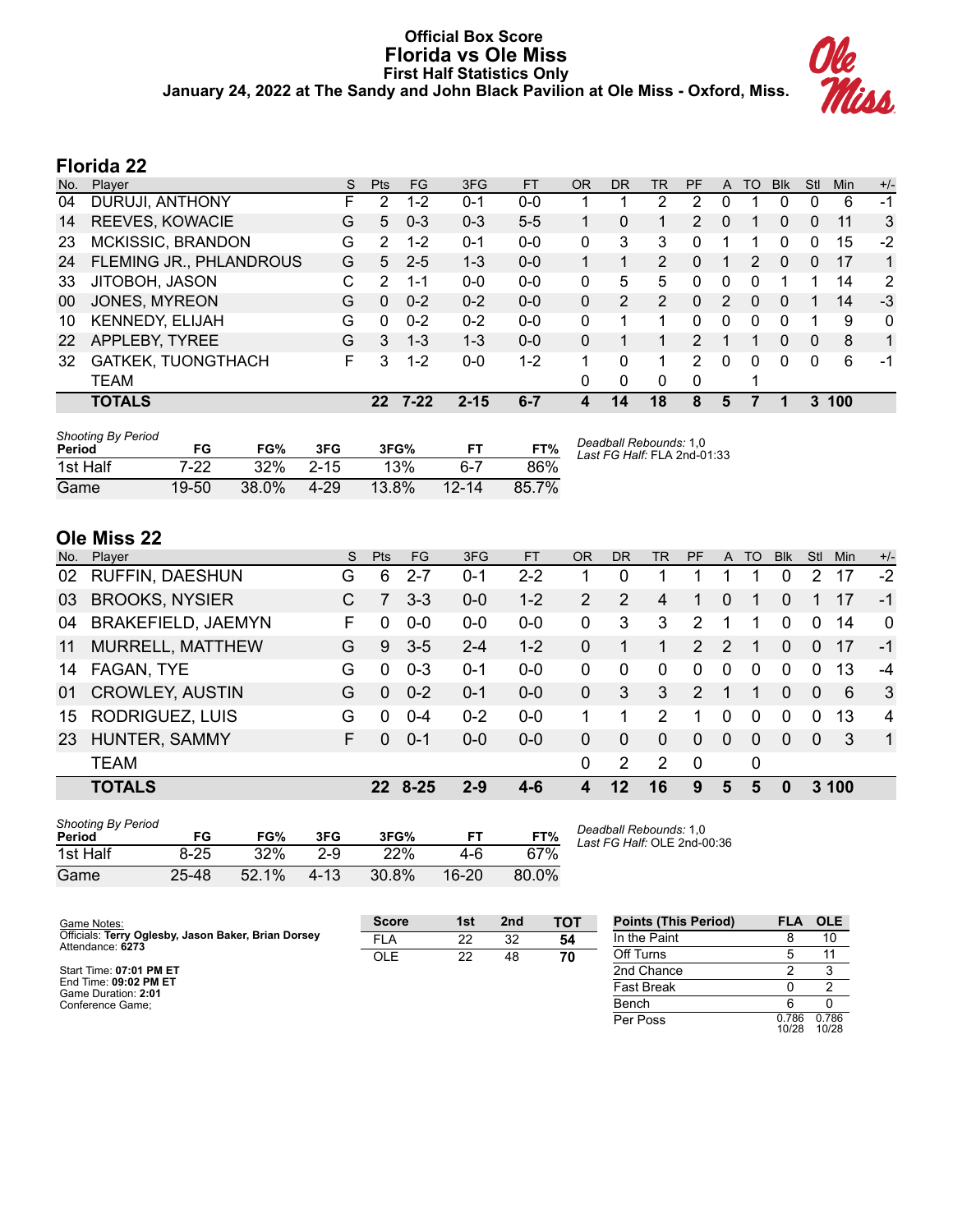#### **Official Play-By-Play Florida vs Ole Miss First Half January 24, 2022 at The Sandy and John Black Pavilion at Ole Miss - Oxford, Miss.**



#### **Period 1**

#### **Starters:**

Florida: 4 DURUJI,ANTHONY (F); 14 REEVES,KOWACIE (G); 23 MCKISSIC,BRANDON (G); 24 FLEMING JR.,PHLANDROUS (G); 33 JITOBOH,JASON (C);<br>**Ole Miss**: 2 RUFFIN,DAESHUN (G); 3 BROOKS,NYSIER (C); 4 BRAKEFIELD,JAEMYN (F); 11 MURRELL

| MISSED JUMPER by FAGAN, TYE<br>19:50<br>19:43<br>REBOUND (DEF) by JITOBOH, JASON<br>19:30<br>MISSED 3PTR by DURUJI, ANTHONY<br>19:23<br>REBOUND (DEF) by MURRELL, MATTHEW<br>19:11<br>MISSED JUMPER by RUFFIN, DAESHUN<br>19:07<br>REBOUND (DEF) by JITOBOH, JASON<br>18:44<br>MISSED 3PTR by MCKISSIC, BRANDON<br>18:37<br>REBOUND (OFF) by DURUJI, ANTHONY<br>V <sub>2</sub><br>18:37<br>GOOD! LAYUP by DURUJI, ANTHONY<br>$0 - 2$<br>18:04<br>MISSED 3PTR by MURRELL, MATTHEW<br>18:01<br>REBOUND (DEF) by MCKISSIC, BRANDON<br>17:54<br>MISSED 3PTR by REEVES, KOWACIE<br>17:53<br>REBOUND (DEF) by TEAM<br>T<br>17:36<br>$2 - 2$<br>GOOD! LAYUP by RUFFIN, DAESHUN<br>17:17<br>FOUL (PERSONAL) by BROOKS, NYSIER<br>17:17<br>SUB OUT: JITOBOH, JASON<br>17:17<br>SUB IN: GATKEK, TUONGTHACH<br>17:06<br>$2 - 4$<br>V <sub>2</sub><br>GOOD! LAYUP by GATKEK, TUONGTHACH<br>17:06<br>ASSIST by FLEMING JR., PHLANDROUS<br>16:39<br>MISSED JUMPER by FAGAN, TYE<br>16:35<br>REBOUND (DEF) by DURUJI, ANTHONY<br>16:04<br>TURNOVER (SHOTCLOCK) by TEAM<br>16:04<br>SUB OUT: REEVES, KOWACIE<br>16:04<br>SUB OUT: MCKISSIC, BRANDON<br>16:04<br>SUB IN: JONES, MYREON<br>16:04<br>SUB IN: APPLEBY, TYREE<br>16:01<br>FOUL (PERSONAL) by GATKEK, TUONGTHACH<br>16:01<br>MISSED FT by MURRELL, MATTHEW<br>16:01<br>REBOUND (OFF) by TEAM<br>V <sub>1</sub><br>16:01<br>$3 - 4$<br>GOOD! FT by MURRELL, MATTHEW<br>15:46<br>TURNOVER (BADPASS) by APPLEBY, TYREE<br>15:46<br>15:33<br>$6 - 4$<br>H <sub>2</sub><br>GOOD! 3PTR by MURRELL, MATTHEW<br>15:33<br>ASSIST by RUFFIN, DAESHUN<br>15:16<br>GOOD! 3PTR by APPLEBY, TYREE<br>V <sub>1</sub><br>$6 - 7$<br>15:16<br>ASSIST by JONES, MYREON<br>14:47<br>MISSED 3PTR by MURRELL, MATTHEW<br>14:44<br>REBOUND (OFF) by BROOKS, NYSIER<br>14:43<br>FOUL (PERSONAL) by DURUJI, ANTHONY<br>14:43<br>SUB OUT: DURUJI, ANTHONY<br>14:43<br>SUB OUT: GATKEK, TUONGTHACH<br>14:43<br>SUB IN: REEVES, KOWACIE<br>14:43<br>SUB IN: JITOBOH, JASON<br>14:40<br>$8 - 7$<br>H <sub>1</sub><br>GOOD! DUNK by BROOKS, NYSIER<br>14:40<br>ASSIST by MURRELL, MATTHEW<br>14:24<br>GOOD! JUMPER by FLEMING JR., PHLANDROUS<br>$8-9$<br>V <sub>1</sub><br>14:24<br>ASSIST by APPLEBY, TYREE<br>14:11<br>H <sub>1</sub><br>GOOD! LAYUP by BROOKS, NYSIER<br>$10-9$<br>14:11<br>ASSIST by MURRELL, MATTHEW<br>13:46<br>TURNOVER (LOSTBALL) by FLEMING JR., PHLANDROUS<br>13:46<br>STEAL by RUFFIN, DAESHUN<br>13:40<br>MISSED LAYUP by RUFFIN, DAESHUN<br>13:37<br>REBOUND (DEF) by FLEMING JR., PHLANDROUS<br>GOOD! 3PTR by FLEMING JR., PHLANDROUS<br>V <sub>2</sub><br>13:30<br>$10-12$<br>13:30<br>ASSIST by JONES, MYREON<br>13:07<br>TURNOVER (LOSTBALL) by BROOKS, NYSIER<br>13:07<br>STEAL by JONES, MYREON<br>13:01<br>FOUL (PERSONAL) by RUFFIN, DAESHUN<br>13:01<br>$V_3$<br>GOOD! FT by REEVES, KOWACIE<br>$10 - 13$<br>V <sub>4</sub><br>13:01<br>GOOD! FT by REEVES, KOWACIE<br>$10 - 14$<br>13:01<br>SUB OUT: RUFFIN, DAESHUN<br>13:01<br>SUB OUT: BROOKS, NYSIER<br>13:01<br>SUB OUT: FAGAN, TYE<br>13:01<br>SUB IN: CROWLEY, AUSTIN<br>13:01<br>SUB IN: RODRIGUEZ, LUIS | Time | <b>VISITORS: Florida</b> | <b>Score</b> | <b>Margin</b> | <b>HOME: Ole Miss</b> |
|-----------------------------------------------------------------------------------------------------------------------------------------------------------------------------------------------------------------------------------------------------------------------------------------------------------------------------------------------------------------------------------------------------------------------------------------------------------------------------------------------------------------------------------------------------------------------------------------------------------------------------------------------------------------------------------------------------------------------------------------------------------------------------------------------------------------------------------------------------------------------------------------------------------------------------------------------------------------------------------------------------------------------------------------------------------------------------------------------------------------------------------------------------------------------------------------------------------------------------------------------------------------------------------------------------------------------------------------------------------------------------------------------------------------------------------------------------------------------------------------------------------------------------------------------------------------------------------------------------------------------------------------------------------------------------------------------------------------------------------------------------------------------------------------------------------------------------------------------------------------------------------------------------------------------------------------------------------------------------------------------------------------------------------------------------------------------------------------------------------------------------------------------------------------------------------------------------------------------------------------------------------------------------------------------------------------------------------------------------------------------------------------------------------------------------------------------------------------------------------------------------------------------------------------------------------------------------------------------------------------------------------------------------------------------------------------------------------------------------------------------------------------------------------------------------------------------------------------------------------------------------------------------------------------------------------------------------------------------------------------------------------------------------------------------------------------------------------------------------------------------|------|--------------------------|--------------|---------------|-----------------------|
|                                                                                                                                                                                                                                                                                                                                                                                                                                                                                                                                                                                                                                                                                                                                                                                                                                                                                                                                                                                                                                                                                                                                                                                                                                                                                                                                                                                                                                                                                                                                                                                                                                                                                                                                                                                                                                                                                                                                                                                                                                                                                                                                                                                                                                                                                                                                                                                                                                                                                                                                                                                                                                                                                                                                                                                                                                                                                                                                                                                                                                                                                                                       |      |                          |              |               |                       |
|                                                                                                                                                                                                                                                                                                                                                                                                                                                                                                                                                                                                                                                                                                                                                                                                                                                                                                                                                                                                                                                                                                                                                                                                                                                                                                                                                                                                                                                                                                                                                                                                                                                                                                                                                                                                                                                                                                                                                                                                                                                                                                                                                                                                                                                                                                                                                                                                                                                                                                                                                                                                                                                                                                                                                                                                                                                                                                                                                                                                                                                                                                                       |      |                          |              |               |                       |
|                                                                                                                                                                                                                                                                                                                                                                                                                                                                                                                                                                                                                                                                                                                                                                                                                                                                                                                                                                                                                                                                                                                                                                                                                                                                                                                                                                                                                                                                                                                                                                                                                                                                                                                                                                                                                                                                                                                                                                                                                                                                                                                                                                                                                                                                                                                                                                                                                                                                                                                                                                                                                                                                                                                                                                                                                                                                                                                                                                                                                                                                                                                       |      |                          |              |               |                       |
|                                                                                                                                                                                                                                                                                                                                                                                                                                                                                                                                                                                                                                                                                                                                                                                                                                                                                                                                                                                                                                                                                                                                                                                                                                                                                                                                                                                                                                                                                                                                                                                                                                                                                                                                                                                                                                                                                                                                                                                                                                                                                                                                                                                                                                                                                                                                                                                                                                                                                                                                                                                                                                                                                                                                                                                                                                                                                                                                                                                                                                                                                                                       |      |                          |              |               |                       |
|                                                                                                                                                                                                                                                                                                                                                                                                                                                                                                                                                                                                                                                                                                                                                                                                                                                                                                                                                                                                                                                                                                                                                                                                                                                                                                                                                                                                                                                                                                                                                                                                                                                                                                                                                                                                                                                                                                                                                                                                                                                                                                                                                                                                                                                                                                                                                                                                                                                                                                                                                                                                                                                                                                                                                                                                                                                                                                                                                                                                                                                                                                                       |      |                          |              |               |                       |
|                                                                                                                                                                                                                                                                                                                                                                                                                                                                                                                                                                                                                                                                                                                                                                                                                                                                                                                                                                                                                                                                                                                                                                                                                                                                                                                                                                                                                                                                                                                                                                                                                                                                                                                                                                                                                                                                                                                                                                                                                                                                                                                                                                                                                                                                                                                                                                                                                                                                                                                                                                                                                                                                                                                                                                                                                                                                                                                                                                                                                                                                                                                       |      |                          |              |               |                       |
|                                                                                                                                                                                                                                                                                                                                                                                                                                                                                                                                                                                                                                                                                                                                                                                                                                                                                                                                                                                                                                                                                                                                                                                                                                                                                                                                                                                                                                                                                                                                                                                                                                                                                                                                                                                                                                                                                                                                                                                                                                                                                                                                                                                                                                                                                                                                                                                                                                                                                                                                                                                                                                                                                                                                                                                                                                                                                                                                                                                                                                                                                                                       |      |                          |              |               |                       |
|                                                                                                                                                                                                                                                                                                                                                                                                                                                                                                                                                                                                                                                                                                                                                                                                                                                                                                                                                                                                                                                                                                                                                                                                                                                                                                                                                                                                                                                                                                                                                                                                                                                                                                                                                                                                                                                                                                                                                                                                                                                                                                                                                                                                                                                                                                                                                                                                                                                                                                                                                                                                                                                                                                                                                                                                                                                                                                                                                                                                                                                                                                                       |      |                          |              |               |                       |
|                                                                                                                                                                                                                                                                                                                                                                                                                                                                                                                                                                                                                                                                                                                                                                                                                                                                                                                                                                                                                                                                                                                                                                                                                                                                                                                                                                                                                                                                                                                                                                                                                                                                                                                                                                                                                                                                                                                                                                                                                                                                                                                                                                                                                                                                                                                                                                                                                                                                                                                                                                                                                                                                                                                                                                                                                                                                                                                                                                                                                                                                                                                       |      |                          |              |               |                       |
|                                                                                                                                                                                                                                                                                                                                                                                                                                                                                                                                                                                                                                                                                                                                                                                                                                                                                                                                                                                                                                                                                                                                                                                                                                                                                                                                                                                                                                                                                                                                                                                                                                                                                                                                                                                                                                                                                                                                                                                                                                                                                                                                                                                                                                                                                                                                                                                                                                                                                                                                                                                                                                                                                                                                                                                                                                                                                                                                                                                                                                                                                                                       |      |                          |              |               |                       |
|                                                                                                                                                                                                                                                                                                                                                                                                                                                                                                                                                                                                                                                                                                                                                                                                                                                                                                                                                                                                                                                                                                                                                                                                                                                                                                                                                                                                                                                                                                                                                                                                                                                                                                                                                                                                                                                                                                                                                                                                                                                                                                                                                                                                                                                                                                                                                                                                                                                                                                                                                                                                                                                                                                                                                                                                                                                                                                                                                                                                                                                                                                                       |      |                          |              |               |                       |
|                                                                                                                                                                                                                                                                                                                                                                                                                                                                                                                                                                                                                                                                                                                                                                                                                                                                                                                                                                                                                                                                                                                                                                                                                                                                                                                                                                                                                                                                                                                                                                                                                                                                                                                                                                                                                                                                                                                                                                                                                                                                                                                                                                                                                                                                                                                                                                                                                                                                                                                                                                                                                                                                                                                                                                                                                                                                                                                                                                                                                                                                                                                       |      |                          |              |               |                       |
|                                                                                                                                                                                                                                                                                                                                                                                                                                                                                                                                                                                                                                                                                                                                                                                                                                                                                                                                                                                                                                                                                                                                                                                                                                                                                                                                                                                                                                                                                                                                                                                                                                                                                                                                                                                                                                                                                                                                                                                                                                                                                                                                                                                                                                                                                                                                                                                                                                                                                                                                                                                                                                                                                                                                                                                                                                                                                                                                                                                                                                                                                                                       |      |                          |              |               |                       |
|                                                                                                                                                                                                                                                                                                                                                                                                                                                                                                                                                                                                                                                                                                                                                                                                                                                                                                                                                                                                                                                                                                                                                                                                                                                                                                                                                                                                                                                                                                                                                                                                                                                                                                                                                                                                                                                                                                                                                                                                                                                                                                                                                                                                                                                                                                                                                                                                                                                                                                                                                                                                                                                                                                                                                                                                                                                                                                                                                                                                                                                                                                                       |      |                          |              |               |                       |
|                                                                                                                                                                                                                                                                                                                                                                                                                                                                                                                                                                                                                                                                                                                                                                                                                                                                                                                                                                                                                                                                                                                                                                                                                                                                                                                                                                                                                                                                                                                                                                                                                                                                                                                                                                                                                                                                                                                                                                                                                                                                                                                                                                                                                                                                                                                                                                                                                                                                                                                                                                                                                                                                                                                                                                                                                                                                                                                                                                                                                                                                                                                       |      |                          |              |               |                       |
|                                                                                                                                                                                                                                                                                                                                                                                                                                                                                                                                                                                                                                                                                                                                                                                                                                                                                                                                                                                                                                                                                                                                                                                                                                                                                                                                                                                                                                                                                                                                                                                                                                                                                                                                                                                                                                                                                                                                                                                                                                                                                                                                                                                                                                                                                                                                                                                                                                                                                                                                                                                                                                                                                                                                                                                                                                                                                                                                                                                                                                                                                                                       |      |                          |              |               |                       |
|                                                                                                                                                                                                                                                                                                                                                                                                                                                                                                                                                                                                                                                                                                                                                                                                                                                                                                                                                                                                                                                                                                                                                                                                                                                                                                                                                                                                                                                                                                                                                                                                                                                                                                                                                                                                                                                                                                                                                                                                                                                                                                                                                                                                                                                                                                                                                                                                                                                                                                                                                                                                                                                                                                                                                                                                                                                                                                                                                                                                                                                                                                                       |      |                          |              |               |                       |
|                                                                                                                                                                                                                                                                                                                                                                                                                                                                                                                                                                                                                                                                                                                                                                                                                                                                                                                                                                                                                                                                                                                                                                                                                                                                                                                                                                                                                                                                                                                                                                                                                                                                                                                                                                                                                                                                                                                                                                                                                                                                                                                                                                                                                                                                                                                                                                                                                                                                                                                                                                                                                                                                                                                                                                                                                                                                                                                                                                                                                                                                                                                       |      |                          |              |               |                       |
|                                                                                                                                                                                                                                                                                                                                                                                                                                                                                                                                                                                                                                                                                                                                                                                                                                                                                                                                                                                                                                                                                                                                                                                                                                                                                                                                                                                                                                                                                                                                                                                                                                                                                                                                                                                                                                                                                                                                                                                                                                                                                                                                                                                                                                                                                                                                                                                                                                                                                                                                                                                                                                                                                                                                                                                                                                                                                                                                                                                                                                                                                                                       |      |                          |              |               |                       |
|                                                                                                                                                                                                                                                                                                                                                                                                                                                                                                                                                                                                                                                                                                                                                                                                                                                                                                                                                                                                                                                                                                                                                                                                                                                                                                                                                                                                                                                                                                                                                                                                                                                                                                                                                                                                                                                                                                                                                                                                                                                                                                                                                                                                                                                                                                                                                                                                                                                                                                                                                                                                                                                                                                                                                                                                                                                                                                                                                                                                                                                                                                                       |      |                          |              |               |                       |
|                                                                                                                                                                                                                                                                                                                                                                                                                                                                                                                                                                                                                                                                                                                                                                                                                                                                                                                                                                                                                                                                                                                                                                                                                                                                                                                                                                                                                                                                                                                                                                                                                                                                                                                                                                                                                                                                                                                                                                                                                                                                                                                                                                                                                                                                                                                                                                                                                                                                                                                                                                                                                                                                                                                                                                                                                                                                                                                                                                                                                                                                                                                       |      |                          |              |               |                       |
|                                                                                                                                                                                                                                                                                                                                                                                                                                                                                                                                                                                                                                                                                                                                                                                                                                                                                                                                                                                                                                                                                                                                                                                                                                                                                                                                                                                                                                                                                                                                                                                                                                                                                                                                                                                                                                                                                                                                                                                                                                                                                                                                                                                                                                                                                                                                                                                                                                                                                                                                                                                                                                                                                                                                                                                                                                                                                                                                                                                                                                                                                                                       |      |                          |              |               |                       |
|                                                                                                                                                                                                                                                                                                                                                                                                                                                                                                                                                                                                                                                                                                                                                                                                                                                                                                                                                                                                                                                                                                                                                                                                                                                                                                                                                                                                                                                                                                                                                                                                                                                                                                                                                                                                                                                                                                                                                                                                                                                                                                                                                                                                                                                                                                                                                                                                                                                                                                                                                                                                                                                                                                                                                                                                                                                                                                                                                                                                                                                                                                                       |      |                          |              |               |                       |
|                                                                                                                                                                                                                                                                                                                                                                                                                                                                                                                                                                                                                                                                                                                                                                                                                                                                                                                                                                                                                                                                                                                                                                                                                                                                                                                                                                                                                                                                                                                                                                                                                                                                                                                                                                                                                                                                                                                                                                                                                                                                                                                                                                                                                                                                                                                                                                                                                                                                                                                                                                                                                                                                                                                                                                                                                                                                                                                                                                                                                                                                                                                       |      |                          |              |               |                       |
|                                                                                                                                                                                                                                                                                                                                                                                                                                                                                                                                                                                                                                                                                                                                                                                                                                                                                                                                                                                                                                                                                                                                                                                                                                                                                                                                                                                                                                                                                                                                                                                                                                                                                                                                                                                                                                                                                                                                                                                                                                                                                                                                                                                                                                                                                                                                                                                                                                                                                                                                                                                                                                                                                                                                                                                                                                                                                                                                                                                                                                                                                                                       |      |                          |              |               |                       |
|                                                                                                                                                                                                                                                                                                                                                                                                                                                                                                                                                                                                                                                                                                                                                                                                                                                                                                                                                                                                                                                                                                                                                                                                                                                                                                                                                                                                                                                                                                                                                                                                                                                                                                                                                                                                                                                                                                                                                                                                                                                                                                                                                                                                                                                                                                                                                                                                                                                                                                                                                                                                                                                                                                                                                                                                                                                                                                                                                                                                                                                                                                                       |      |                          |              |               |                       |
|                                                                                                                                                                                                                                                                                                                                                                                                                                                                                                                                                                                                                                                                                                                                                                                                                                                                                                                                                                                                                                                                                                                                                                                                                                                                                                                                                                                                                                                                                                                                                                                                                                                                                                                                                                                                                                                                                                                                                                                                                                                                                                                                                                                                                                                                                                                                                                                                                                                                                                                                                                                                                                                                                                                                                                                                                                                                                                                                                                                                                                                                                                                       |      |                          |              |               |                       |
|                                                                                                                                                                                                                                                                                                                                                                                                                                                                                                                                                                                                                                                                                                                                                                                                                                                                                                                                                                                                                                                                                                                                                                                                                                                                                                                                                                                                                                                                                                                                                                                                                                                                                                                                                                                                                                                                                                                                                                                                                                                                                                                                                                                                                                                                                                                                                                                                                                                                                                                                                                                                                                                                                                                                                                                                                                                                                                                                                                                                                                                                                                                       |      |                          |              |               |                       |
|                                                                                                                                                                                                                                                                                                                                                                                                                                                                                                                                                                                                                                                                                                                                                                                                                                                                                                                                                                                                                                                                                                                                                                                                                                                                                                                                                                                                                                                                                                                                                                                                                                                                                                                                                                                                                                                                                                                                                                                                                                                                                                                                                                                                                                                                                                                                                                                                                                                                                                                                                                                                                                                                                                                                                                                                                                                                                                                                                                                                                                                                                                                       |      |                          |              |               |                       |
|                                                                                                                                                                                                                                                                                                                                                                                                                                                                                                                                                                                                                                                                                                                                                                                                                                                                                                                                                                                                                                                                                                                                                                                                                                                                                                                                                                                                                                                                                                                                                                                                                                                                                                                                                                                                                                                                                                                                                                                                                                                                                                                                                                                                                                                                                                                                                                                                                                                                                                                                                                                                                                                                                                                                                                                                                                                                                                                                                                                                                                                                                                                       |      |                          |              |               |                       |
|                                                                                                                                                                                                                                                                                                                                                                                                                                                                                                                                                                                                                                                                                                                                                                                                                                                                                                                                                                                                                                                                                                                                                                                                                                                                                                                                                                                                                                                                                                                                                                                                                                                                                                                                                                                                                                                                                                                                                                                                                                                                                                                                                                                                                                                                                                                                                                                                                                                                                                                                                                                                                                                                                                                                                                                                                                                                                                                                                                                                                                                                                                                       |      |                          |              |               |                       |
|                                                                                                                                                                                                                                                                                                                                                                                                                                                                                                                                                                                                                                                                                                                                                                                                                                                                                                                                                                                                                                                                                                                                                                                                                                                                                                                                                                                                                                                                                                                                                                                                                                                                                                                                                                                                                                                                                                                                                                                                                                                                                                                                                                                                                                                                                                                                                                                                                                                                                                                                                                                                                                                                                                                                                                                                                                                                                                                                                                                                                                                                                                                       |      |                          |              |               |                       |
|                                                                                                                                                                                                                                                                                                                                                                                                                                                                                                                                                                                                                                                                                                                                                                                                                                                                                                                                                                                                                                                                                                                                                                                                                                                                                                                                                                                                                                                                                                                                                                                                                                                                                                                                                                                                                                                                                                                                                                                                                                                                                                                                                                                                                                                                                                                                                                                                                                                                                                                                                                                                                                                                                                                                                                                                                                                                                                                                                                                                                                                                                                                       |      |                          |              |               |                       |
|                                                                                                                                                                                                                                                                                                                                                                                                                                                                                                                                                                                                                                                                                                                                                                                                                                                                                                                                                                                                                                                                                                                                                                                                                                                                                                                                                                                                                                                                                                                                                                                                                                                                                                                                                                                                                                                                                                                                                                                                                                                                                                                                                                                                                                                                                                                                                                                                                                                                                                                                                                                                                                                                                                                                                                                                                                                                                                                                                                                                                                                                                                                       |      |                          |              |               |                       |
|                                                                                                                                                                                                                                                                                                                                                                                                                                                                                                                                                                                                                                                                                                                                                                                                                                                                                                                                                                                                                                                                                                                                                                                                                                                                                                                                                                                                                                                                                                                                                                                                                                                                                                                                                                                                                                                                                                                                                                                                                                                                                                                                                                                                                                                                                                                                                                                                                                                                                                                                                                                                                                                                                                                                                                                                                                                                                                                                                                                                                                                                                                                       |      |                          |              |               |                       |
|                                                                                                                                                                                                                                                                                                                                                                                                                                                                                                                                                                                                                                                                                                                                                                                                                                                                                                                                                                                                                                                                                                                                                                                                                                                                                                                                                                                                                                                                                                                                                                                                                                                                                                                                                                                                                                                                                                                                                                                                                                                                                                                                                                                                                                                                                                                                                                                                                                                                                                                                                                                                                                                                                                                                                                                                                                                                                                                                                                                                                                                                                                                       |      |                          |              |               |                       |
|                                                                                                                                                                                                                                                                                                                                                                                                                                                                                                                                                                                                                                                                                                                                                                                                                                                                                                                                                                                                                                                                                                                                                                                                                                                                                                                                                                                                                                                                                                                                                                                                                                                                                                                                                                                                                                                                                                                                                                                                                                                                                                                                                                                                                                                                                                                                                                                                                                                                                                                                                                                                                                                                                                                                                                                                                                                                                                                                                                                                                                                                                                                       |      |                          |              |               |                       |
|                                                                                                                                                                                                                                                                                                                                                                                                                                                                                                                                                                                                                                                                                                                                                                                                                                                                                                                                                                                                                                                                                                                                                                                                                                                                                                                                                                                                                                                                                                                                                                                                                                                                                                                                                                                                                                                                                                                                                                                                                                                                                                                                                                                                                                                                                                                                                                                                                                                                                                                                                                                                                                                                                                                                                                                                                                                                                                                                                                                                                                                                                                                       |      |                          |              |               |                       |
|                                                                                                                                                                                                                                                                                                                                                                                                                                                                                                                                                                                                                                                                                                                                                                                                                                                                                                                                                                                                                                                                                                                                                                                                                                                                                                                                                                                                                                                                                                                                                                                                                                                                                                                                                                                                                                                                                                                                                                                                                                                                                                                                                                                                                                                                                                                                                                                                                                                                                                                                                                                                                                                                                                                                                                                                                                                                                                                                                                                                                                                                                                                       |      |                          |              |               |                       |
|                                                                                                                                                                                                                                                                                                                                                                                                                                                                                                                                                                                                                                                                                                                                                                                                                                                                                                                                                                                                                                                                                                                                                                                                                                                                                                                                                                                                                                                                                                                                                                                                                                                                                                                                                                                                                                                                                                                                                                                                                                                                                                                                                                                                                                                                                                                                                                                                                                                                                                                                                                                                                                                                                                                                                                                                                                                                                                                                                                                                                                                                                                                       |      |                          |              |               |                       |
|                                                                                                                                                                                                                                                                                                                                                                                                                                                                                                                                                                                                                                                                                                                                                                                                                                                                                                                                                                                                                                                                                                                                                                                                                                                                                                                                                                                                                                                                                                                                                                                                                                                                                                                                                                                                                                                                                                                                                                                                                                                                                                                                                                                                                                                                                                                                                                                                                                                                                                                                                                                                                                                                                                                                                                                                                                                                                                                                                                                                                                                                                                                       |      |                          |              |               |                       |
|                                                                                                                                                                                                                                                                                                                                                                                                                                                                                                                                                                                                                                                                                                                                                                                                                                                                                                                                                                                                                                                                                                                                                                                                                                                                                                                                                                                                                                                                                                                                                                                                                                                                                                                                                                                                                                                                                                                                                                                                                                                                                                                                                                                                                                                                                                                                                                                                                                                                                                                                                                                                                                                                                                                                                                                                                                                                                                                                                                                                                                                                                                                       |      |                          |              |               |                       |
|                                                                                                                                                                                                                                                                                                                                                                                                                                                                                                                                                                                                                                                                                                                                                                                                                                                                                                                                                                                                                                                                                                                                                                                                                                                                                                                                                                                                                                                                                                                                                                                                                                                                                                                                                                                                                                                                                                                                                                                                                                                                                                                                                                                                                                                                                                                                                                                                                                                                                                                                                                                                                                                                                                                                                                                                                                                                                                                                                                                                                                                                                                                       |      |                          |              |               |                       |
|                                                                                                                                                                                                                                                                                                                                                                                                                                                                                                                                                                                                                                                                                                                                                                                                                                                                                                                                                                                                                                                                                                                                                                                                                                                                                                                                                                                                                                                                                                                                                                                                                                                                                                                                                                                                                                                                                                                                                                                                                                                                                                                                                                                                                                                                                                                                                                                                                                                                                                                                                                                                                                                                                                                                                                                                                                                                                                                                                                                                                                                                                                                       |      |                          |              |               |                       |
|                                                                                                                                                                                                                                                                                                                                                                                                                                                                                                                                                                                                                                                                                                                                                                                                                                                                                                                                                                                                                                                                                                                                                                                                                                                                                                                                                                                                                                                                                                                                                                                                                                                                                                                                                                                                                                                                                                                                                                                                                                                                                                                                                                                                                                                                                                                                                                                                                                                                                                                                                                                                                                                                                                                                                                                                                                                                                                                                                                                                                                                                                                                       |      |                          |              |               |                       |
|                                                                                                                                                                                                                                                                                                                                                                                                                                                                                                                                                                                                                                                                                                                                                                                                                                                                                                                                                                                                                                                                                                                                                                                                                                                                                                                                                                                                                                                                                                                                                                                                                                                                                                                                                                                                                                                                                                                                                                                                                                                                                                                                                                                                                                                                                                                                                                                                                                                                                                                                                                                                                                                                                                                                                                                                                                                                                                                                                                                                                                                                                                                       |      |                          |              |               |                       |
|                                                                                                                                                                                                                                                                                                                                                                                                                                                                                                                                                                                                                                                                                                                                                                                                                                                                                                                                                                                                                                                                                                                                                                                                                                                                                                                                                                                                                                                                                                                                                                                                                                                                                                                                                                                                                                                                                                                                                                                                                                                                                                                                                                                                                                                                                                                                                                                                                                                                                                                                                                                                                                                                                                                                                                                                                                                                                                                                                                                                                                                                                                                       |      |                          |              |               |                       |
|                                                                                                                                                                                                                                                                                                                                                                                                                                                                                                                                                                                                                                                                                                                                                                                                                                                                                                                                                                                                                                                                                                                                                                                                                                                                                                                                                                                                                                                                                                                                                                                                                                                                                                                                                                                                                                                                                                                                                                                                                                                                                                                                                                                                                                                                                                                                                                                                                                                                                                                                                                                                                                                                                                                                                                                                                                                                                                                                                                                                                                                                                                                       |      |                          |              |               |                       |
|                                                                                                                                                                                                                                                                                                                                                                                                                                                                                                                                                                                                                                                                                                                                                                                                                                                                                                                                                                                                                                                                                                                                                                                                                                                                                                                                                                                                                                                                                                                                                                                                                                                                                                                                                                                                                                                                                                                                                                                                                                                                                                                                                                                                                                                                                                                                                                                                                                                                                                                                                                                                                                                                                                                                                                                                                                                                                                                                                                                                                                                                                                                       |      |                          |              |               |                       |
|                                                                                                                                                                                                                                                                                                                                                                                                                                                                                                                                                                                                                                                                                                                                                                                                                                                                                                                                                                                                                                                                                                                                                                                                                                                                                                                                                                                                                                                                                                                                                                                                                                                                                                                                                                                                                                                                                                                                                                                                                                                                                                                                                                                                                                                                                                                                                                                                                                                                                                                                                                                                                                                                                                                                                                                                                                                                                                                                                                                                                                                                                                                       |      |                          |              |               |                       |
|                                                                                                                                                                                                                                                                                                                                                                                                                                                                                                                                                                                                                                                                                                                                                                                                                                                                                                                                                                                                                                                                                                                                                                                                                                                                                                                                                                                                                                                                                                                                                                                                                                                                                                                                                                                                                                                                                                                                                                                                                                                                                                                                                                                                                                                                                                                                                                                                                                                                                                                                                                                                                                                                                                                                                                                                                                                                                                                                                                                                                                                                                                                       |      |                          |              |               |                       |
|                                                                                                                                                                                                                                                                                                                                                                                                                                                                                                                                                                                                                                                                                                                                                                                                                                                                                                                                                                                                                                                                                                                                                                                                                                                                                                                                                                                                                                                                                                                                                                                                                                                                                                                                                                                                                                                                                                                                                                                                                                                                                                                                                                                                                                                                                                                                                                                                                                                                                                                                                                                                                                                                                                                                                                                                                                                                                                                                                                                                                                                                                                                       |      |                          |              |               |                       |
|                                                                                                                                                                                                                                                                                                                                                                                                                                                                                                                                                                                                                                                                                                                                                                                                                                                                                                                                                                                                                                                                                                                                                                                                                                                                                                                                                                                                                                                                                                                                                                                                                                                                                                                                                                                                                                                                                                                                                                                                                                                                                                                                                                                                                                                                                                                                                                                                                                                                                                                                                                                                                                                                                                                                                                                                                                                                                                                                                                                                                                                                                                                       |      |                          |              |               |                       |
|                                                                                                                                                                                                                                                                                                                                                                                                                                                                                                                                                                                                                                                                                                                                                                                                                                                                                                                                                                                                                                                                                                                                                                                                                                                                                                                                                                                                                                                                                                                                                                                                                                                                                                                                                                                                                                                                                                                                                                                                                                                                                                                                                                                                                                                                                                                                                                                                                                                                                                                                                                                                                                                                                                                                                                                                                                                                                                                                                                                                                                                                                                                       |      |                          |              |               |                       |
|                                                                                                                                                                                                                                                                                                                                                                                                                                                                                                                                                                                                                                                                                                                                                                                                                                                                                                                                                                                                                                                                                                                                                                                                                                                                                                                                                                                                                                                                                                                                                                                                                                                                                                                                                                                                                                                                                                                                                                                                                                                                                                                                                                                                                                                                                                                                                                                                                                                                                                                                                                                                                                                                                                                                                                                                                                                                                                                                                                                                                                                                                                                       |      |                          |              |               |                       |
|                                                                                                                                                                                                                                                                                                                                                                                                                                                                                                                                                                                                                                                                                                                                                                                                                                                                                                                                                                                                                                                                                                                                                                                                                                                                                                                                                                                                                                                                                                                                                                                                                                                                                                                                                                                                                                                                                                                                                                                                                                                                                                                                                                                                                                                                                                                                                                                                                                                                                                                                                                                                                                                                                                                                                                                                                                                                                                                                                                                                                                                                                                                       |      |                          |              |               |                       |
|                                                                                                                                                                                                                                                                                                                                                                                                                                                                                                                                                                                                                                                                                                                                                                                                                                                                                                                                                                                                                                                                                                                                                                                                                                                                                                                                                                                                                                                                                                                                                                                                                                                                                                                                                                                                                                                                                                                                                                                                                                                                                                                                                                                                                                                                                                                                                                                                                                                                                                                                                                                                                                                                                                                                                                                                                                                                                                                                                                                                                                                                                                                       |      |                          |              |               |                       |
|                                                                                                                                                                                                                                                                                                                                                                                                                                                                                                                                                                                                                                                                                                                                                                                                                                                                                                                                                                                                                                                                                                                                                                                                                                                                                                                                                                                                                                                                                                                                                                                                                                                                                                                                                                                                                                                                                                                                                                                                                                                                                                                                                                                                                                                                                                                                                                                                                                                                                                                                                                                                                                                                                                                                                                                                                                                                                                                                                                                                                                                                                                                       |      |                          |              |               |                       |
|                                                                                                                                                                                                                                                                                                                                                                                                                                                                                                                                                                                                                                                                                                                                                                                                                                                                                                                                                                                                                                                                                                                                                                                                                                                                                                                                                                                                                                                                                                                                                                                                                                                                                                                                                                                                                                                                                                                                                                                                                                                                                                                                                                                                                                                                                                                                                                                                                                                                                                                                                                                                                                                                                                                                                                                                                                                                                                                                                                                                                                                                                                                       |      |                          |              |               |                       |
|                                                                                                                                                                                                                                                                                                                                                                                                                                                                                                                                                                                                                                                                                                                                                                                                                                                                                                                                                                                                                                                                                                                                                                                                                                                                                                                                                                                                                                                                                                                                                                                                                                                                                                                                                                                                                                                                                                                                                                                                                                                                                                                                                                                                                                                                                                                                                                                                                                                                                                                                                                                                                                                                                                                                                                                                                                                                                                                                                                                                                                                                                                                       |      |                          |              |               |                       |
|                                                                                                                                                                                                                                                                                                                                                                                                                                                                                                                                                                                                                                                                                                                                                                                                                                                                                                                                                                                                                                                                                                                                                                                                                                                                                                                                                                                                                                                                                                                                                                                                                                                                                                                                                                                                                                                                                                                                                                                                                                                                                                                                                                                                                                                                                                                                                                                                                                                                                                                                                                                                                                                                                                                                                                                                                                                                                                                                                                                                                                                                                                                       |      |                          |              |               |                       |
|                                                                                                                                                                                                                                                                                                                                                                                                                                                                                                                                                                                                                                                                                                                                                                                                                                                                                                                                                                                                                                                                                                                                                                                                                                                                                                                                                                                                                                                                                                                                                                                                                                                                                                                                                                                                                                                                                                                                                                                                                                                                                                                                                                                                                                                                                                                                                                                                                                                                                                                                                                                                                                                                                                                                                                                                                                                                                                                                                                                                                                                                                                                       |      |                          |              |               |                       |
|                                                                                                                                                                                                                                                                                                                                                                                                                                                                                                                                                                                                                                                                                                                                                                                                                                                                                                                                                                                                                                                                                                                                                                                                                                                                                                                                                                                                                                                                                                                                                                                                                                                                                                                                                                                                                                                                                                                                                                                                                                                                                                                                                                                                                                                                                                                                                                                                                                                                                                                                                                                                                                                                                                                                                                                                                                                                                                                                                                                                                                                                                                                       |      |                          |              |               |                       |
|                                                                                                                                                                                                                                                                                                                                                                                                                                                                                                                                                                                                                                                                                                                                                                                                                                                                                                                                                                                                                                                                                                                                                                                                                                                                                                                                                                                                                                                                                                                                                                                                                                                                                                                                                                                                                                                                                                                                                                                                                                                                                                                                                                                                                                                                                                                                                                                                                                                                                                                                                                                                                                                                                                                                                                                                                                                                                                                                                                                                                                                                                                                       |      |                          |              |               |                       |
|                                                                                                                                                                                                                                                                                                                                                                                                                                                                                                                                                                                                                                                                                                                                                                                                                                                                                                                                                                                                                                                                                                                                                                                                                                                                                                                                                                                                                                                                                                                                                                                                                                                                                                                                                                                                                                                                                                                                                                                                                                                                                                                                                                                                                                                                                                                                                                                                                                                                                                                                                                                                                                                                                                                                                                                                                                                                                                                                                                                                                                                                                                                       |      |                          |              |               |                       |
|                                                                                                                                                                                                                                                                                                                                                                                                                                                                                                                                                                                                                                                                                                                                                                                                                                                                                                                                                                                                                                                                                                                                                                                                                                                                                                                                                                                                                                                                                                                                                                                                                                                                                                                                                                                                                                                                                                                                                                                                                                                                                                                                                                                                                                                                                                                                                                                                                                                                                                                                                                                                                                                                                                                                                                                                                                                                                                                                                                                                                                                                                                                       |      |                          |              |               |                       |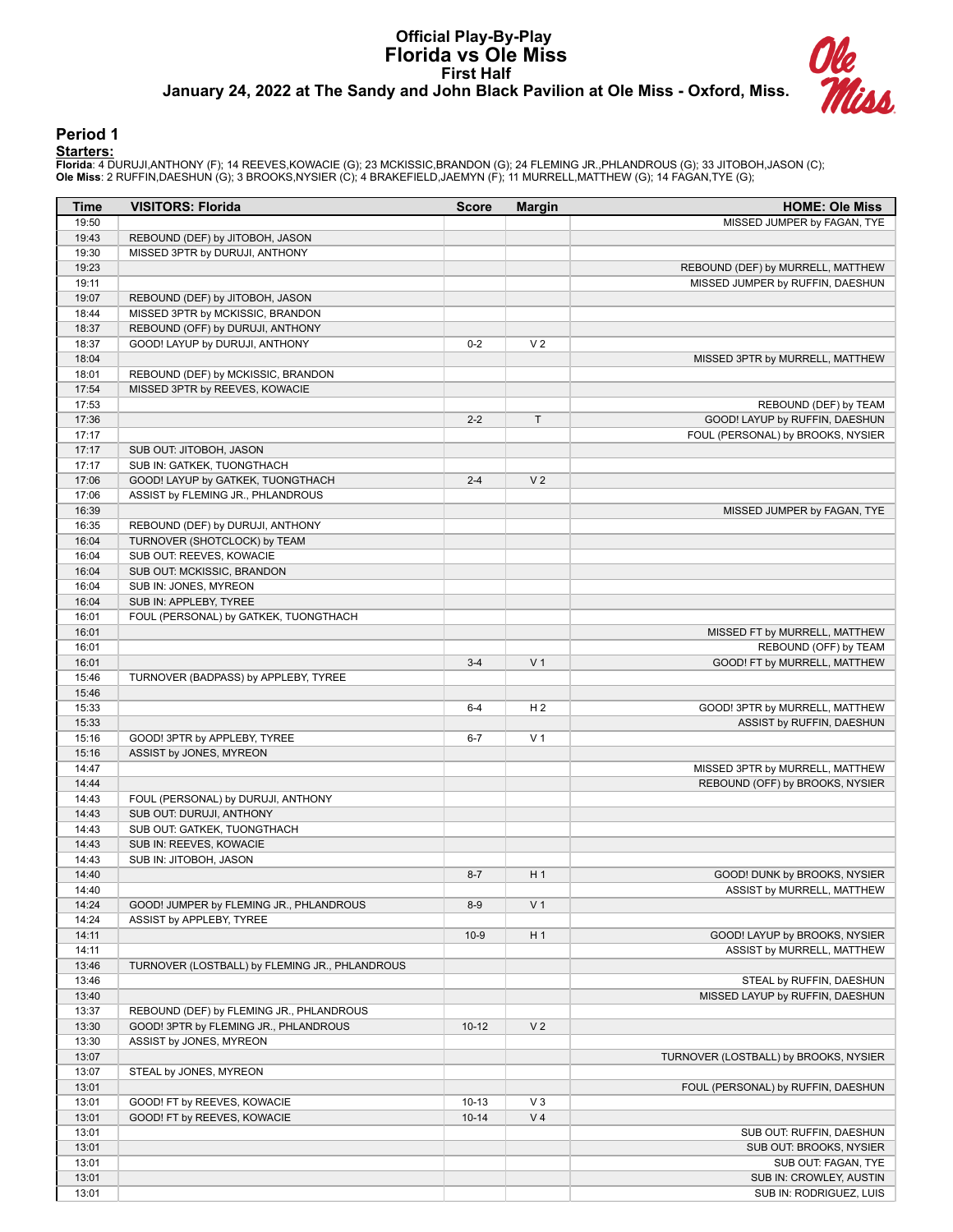| Time           | <b>VISITORS: Florida</b>                                   | <b>Score</b> | <b>Margin</b>  | <b>HOME: Ole Miss</b>                      |
|----------------|------------------------------------------------------------|--------------|----------------|--------------------------------------------|
| 13:01          |                                                            |              |                | SUB IN: HUNTER, SAMMY                      |
| 13:01          | SUB OUT: FLEMING JR., PHLANDROUS                           |              |                |                                            |
| 13:01          | SUB IN: MCKISSIC, BRANDON                                  |              |                |                                            |
| 13:01          | GOOD! FT by REEVES, KOWACIE                                | $10 - 15$    | V <sub>5</sub> |                                            |
| 12:38          |                                                            |              |                | MISSED JUMPER by HUNTER, SAMMY             |
| 12:34          | REBOUND (DEF) by APPLEBY, TYREE                            |              |                |                                            |
| 12:27          |                                                            |              |                | FOUL (PERSONAL) by CROWLEY, AUSTIN         |
| 12:07          | MISSED 3PTR by JONES, MYREON                               |              |                |                                            |
| 12:07          |                                                            |              |                | REBOUND (DEF) by CROWLEY, AUSTIN           |
| 11:59          |                                                            |              |                | MISSED 3PTR by CROWLEY, AUSTIN             |
| 11:59          | REBOUND (DEF) by MCKISSIC, BRANDON                         |              |                |                                            |
| 11:45<br>11:45 | MISSED 3PTR by APPLEBY, TYREE                              |              |                | REBOUND (DEF) by TEAM                      |
| 11:41          |                                                            |              |                |                                            |
| 11:41          | SUB OUT: REEVES, KOWACIE                                   |              |                |                                            |
| 11:41          | SUB IN: KENNEDY, ELIJAH                                    |              |                |                                            |
| 11:19          |                                                            |              |                | MISSED 3PTR by RODRIGUEZ, LUIS             |
| 11:16          | REBOUND (DEF) by JONES, MYREON                             |              |                |                                            |
| 11:09          |                                                            |              |                | FOUL (PERSONAL) by CROWLEY, AUSTIN         |
| 11:09          | SUB OUT: JITOBOH, JASON                                    |              |                |                                            |
| 11:09          | SUB IN: DURUJI, ANTHONY                                    |              |                |                                            |
| 11:09          |                                                            |              |                | SUB OUT: CROWLEY, AUSTIN                   |
| 11:09          |                                                            |              |                | SUB IN: RUFFIN, DAESHUN                    |
| 10:55          | MISSED 3PTR by KENNEDY, ELIJAH                             |              |                |                                            |
| 10:51          |                                                            |              |                | REBOUND (DEF) by BRAKEFIELD, JAEMYN        |
| 10:24          |                                                            | $12 - 15$    | V <sub>3</sub> | GOOD! LAYUP by MURRELL, MATTHEW            |
| 09:58          | FOUL (OFF) by DURUJI, ANTHONY                              |              |                |                                            |
| 09:58          | TURNOVER (OFFENSIVE) by DURUJI, ANTHONY                    |              |                |                                            |
| 09:58          |                                                            |              |                | SUB OUT: BRAKEFIELD, JAEMYN                |
| 09:58          |                                                            |              |                | SUB OUT: HUNTER, SAMMY                     |
| 09:58          |                                                            |              |                | SUB IN: BROOKS, NYSIER                     |
| 09:58          |                                                            |              |                | SUB IN: FAGAN, TYE                         |
| 09:58          | SUB OUT: JONES, MYREON                                     |              |                |                                            |
| 09:58          | SUB OUT: DURUJI, ANTHONY                                   |              |                |                                            |
| 09:58          | SUB IN: FLEMING JR., PHLANDROUS                            |              |                |                                            |
| 09:58          | SUB IN: JITOBOH, JASON                                     |              |                |                                            |
| 09:31          |                                                            |              |                | MISSED 3PTR by FAGAN, TYE                  |
| 09:27          | REBOUND (DEF) by JITOBOH, JASON                            |              |                |                                            |
| 09:13          | GOOD! JUMPER by JITOBOH, JASON [PNT]                       | $12 - 17$    | V <sub>5</sub> |                                            |
| 09:13          | ASSIST by MCKISSIC, BRANDON                                |              |                |                                            |
| 08:52          | SUB OUT: APPLEBY, TYREE                                    |              |                |                                            |
| 08:52          | SUB IN: JONES, MYREON                                      |              |                |                                            |
| 08:51          | FOUL (PERSONAL) by APPLEBY, TYREE                          |              |                |                                            |
| 08:44          |                                                            |              |                | TURNOVER (BADPASS) by RUFFIN, DAESHUN      |
| 08:44          | STEAL by JITOBOH, JASON                                    |              |                |                                            |
| 08:42          | SUB OUT: MCKISSIC, BRANDON                                 |              |                |                                            |
| 08:42          | SUB IN: REEVES, KOWACIE                                    |              |                | FOUL (PERSONAL) by RODRIGUEZ, LUIS         |
| 08:18<br>08:18 |                                                            | $12 - 18$    | $V_6$          |                                            |
| 08:18          | GOOD! FT by REEVES, KOWACIE<br>GOOD! FT by REEVES, KOWACIE | $12 - 19$    | V <sub>7</sub> |                                            |
| 08:18          |                                                            |              |                | SUB OUT: FAGAN, TYE                        |
| 08:18          |                                                            |              |                | SUB IN: BRAKEFIELD, JAEMYN                 |
| 08:10          |                                                            |              |                | MISSED 3PTR by RODRIGUEZ, LUIS             |
| 08:06          | REBOUND (DEF) by KENNEDY, ELIJAH                           |              |                |                                            |
| 07:39          | MISSED 3PTR by FLEMING JR., PHLANDROUS                     |              |                |                                            |
| 07:37          | REBOUND (OFF) by REEVES, KOWACIE                           |              |                |                                            |
| 07:35          |                                                            |              |                | FOUL (PERSONAL) by MURRELL, MATTHEW        |
| 07:35          |                                                            |              |                |                                            |
| 07:35          | SUB OUT: KENNEDY, ELIJAH                                   |              |                |                                            |
| 07:35          | SUB IN: APPLEBY, TYREE                                     |              |                |                                            |
| 07:23          | TURNOVER (BADPASS) by REEVES, KOWACIE                      |              |                |                                            |
| 07:23          |                                                            |              |                | STEAL by RUFFIN, DAESHUN                   |
| 07:19          |                                                            | $14-19$      | V <sub>5</sub> | GOOD! LAYUP by RUFFIN, DAESHUN [FB]        |
| 07:04          | MISSED 3PTR by JONES, MYREON                               |              |                |                                            |
| 07:01          | REBOUND (OFF) by FLEMING JR., PHLANDROUS                   |              |                |                                            |
| 06:59          | MISSED 3PTR by APPLEBY, TYREE                              |              |                |                                            |
| 06:55          |                                                            |              |                | REBOUND (DEF) by BRAKEFIELD, JAEMYN        |
| 06:45          | FOUL (PERSONAL) by APPLEBY, TYREE                          |              |                |                                            |
| 06:45          | SUB OUT: APPLEBY, TYREE                                    |              |                |                                            |
| 06:45          | SUB OUT: JITOBOH, JASON                                    |              |                |                                            |
| 06:45          | SUB IN: MCKISSIC, BRANDON                                  |              |                |                                            |
| 06:45          | SUB IN: GATKEK, TUONGTHACH                                 |              |                |                                            |
| 06:39          |                                                            |              |                | FOUL (OFF) by BRAKEFIELD, JAEMYN           |
| 06:39          |                                                            |              |                | TURNOVER (OFFENSIVE) by BRAKEFIELD, JAEMYN |
| 06:28          | MISSED 3PTR by REEVES, KOWACIE                             |              |                |                                            |
| 06:25          |                                                            |              |                | REBOUND (DEF) by BROOKS, NYSIER            |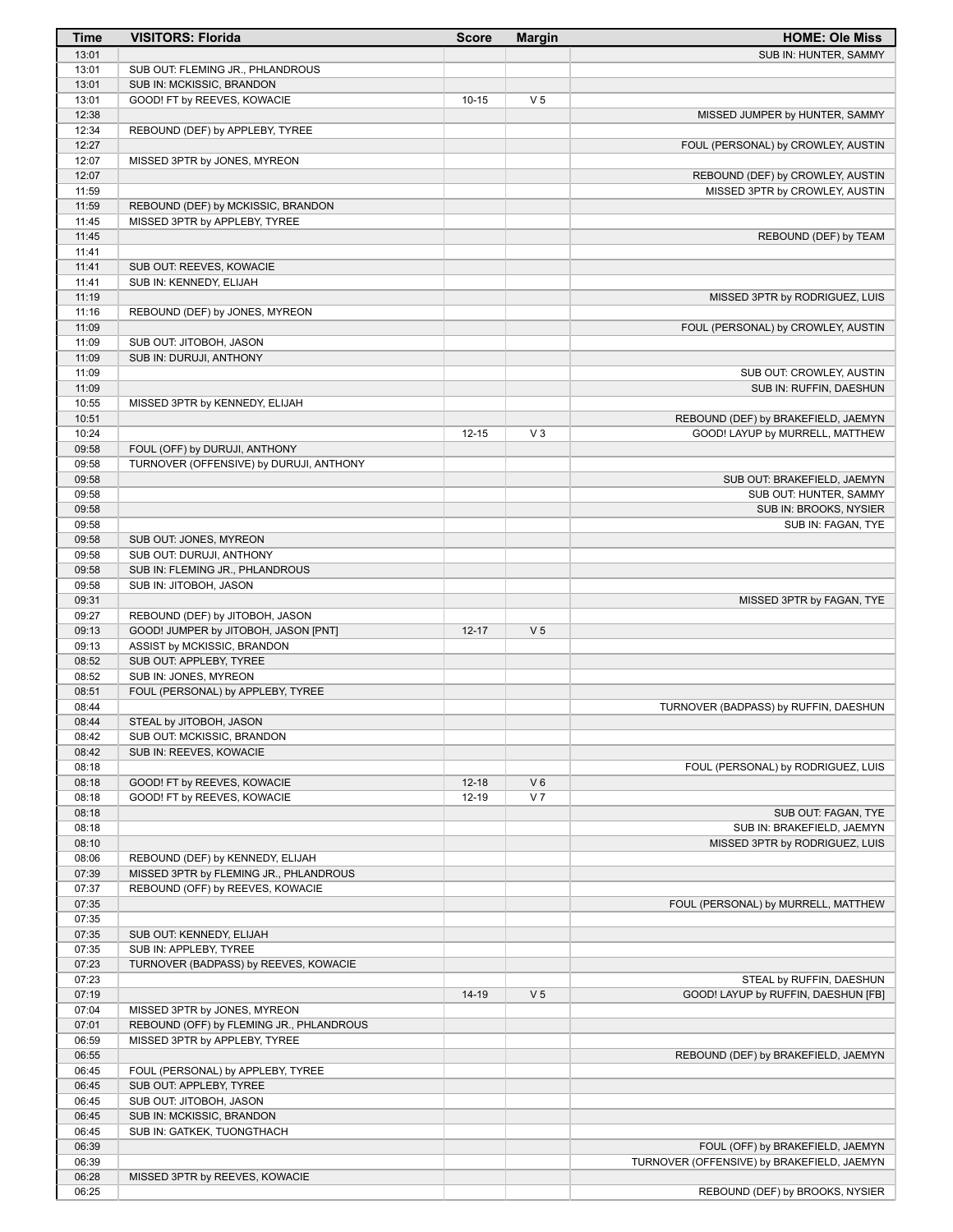| Time  | <b>VISITORS: Florida</b>                     | <b>Score</b> | <b>Margin</b>  | <b>HOME: Ole Miss</b>                    |
|-------|----------------------------------------------|--------------|----------------|------------------------------------------|
| 06:14 |                                              | $16-19$      | V <sub>3</sub> | GOOD! JUMPER by BROOKS, NYSIER           |
| 06:14 |                                              |              |                | ASSIST by BRAKEFIELD, JAEMYN             |
| 05:46 | MISSED 3PTR by FLEMING JR., PHLANDROUS       |              |                |                                          |
| 05:42 |                                              |              |                | REBOUND (DEF) by BRAKEFIELD, JAEMYN      |
| 05:30 | FOUL (PERSONAL) by REEVES, KOWACIE           |              |                |                                          |
| 05:30 | SUB OUT: REEVES, KOWACIE                     |              |                |                                          |
| 05:30 | SUB IN: KENNEDY, ELIJAH                      |              |                |                                          |
| 05:17 |                                              |              |                | MISSED JUMPER by RUFFIN, DAESHUN         |
| 05:14 |                                              |              |                | REBOUND (OFF) by RUFFIN, DAESHUN         |
| 04:56 |                                              |              |                | MISSED JUMPER by RODRIGUEZ, LUIS         |
| 04:53 | REBOUND (DEF) by JONES, MYREON               |              |                |                                          |
| 04:33 |                                              |              |                | FOUL (PERSONAL) by BRAKEFIELD, JAEMYN    |
| 04:33 | GOOD! FT by GATKEK, TUONGTHACH               | $16 - 20$    | V <sub>4</sub> |                                          |
| 04:33 |                                              |              |                | SUB OUT: RUFFIN, DAESHUN                 |
| 04:33 |                                              |              |                | SUB OUT: BRAKEFIELD, JAEMYN              |
| 04:33 |                                              |              |                | SUB IN: CROWLEY, AUSTIN                  |
| 04:33 |                                              |              |                | SUB IN: FAGAN, TYE                       |
| 04:33 | MISSED FT by GATKEK, TUONGTHACH              |              |                |                                          |
| 04:29 |                                              |              |                | REBOUND (DEF) by BROOKS, NYSIER          |
| 04:21 |                                              |              |                | FOUL (OFF) by MURRELL, MATTHEW           |
| 04:21 |                                              |              |                | TURNOVER (OFFENSIVE) by MURRELL, MATTHEW |
| 04:21 | SUB OUT: GATKEK, TUONGTHACH                  |              |                |                                          |
| 04:21 | SUB IN: JITOBOH, JASON                       |              |                |                                          |
| 04:04 | TURNOVER (TRAVEL) by FLEMING JR., PHLANDROUS |              |                |                                          |
| 03:51 |                                              | 19-20        | V <sub>1</sub> | GOOD! 3PTR by MURRELL, MATTHEW           |
| 03:51 |                                              |              |                | ASSIST by CROWLEY, AUSTIN                |
| 03:20 |                                              |              |                |                                          |
| 03:20 |                                              |              |                | SUB OUT: MURRELL, MATTHEW                |
| 03:20 |                                              |              |                | SUB IN: RUFFIN, DAESHUN                  |
| 03:20 | SUB OUT: KENNEDY, ELIJAH                     |              |                |                                          |
| 03:20 | SUB IN: REEVES, KOWACIE                      |              |                |                                          |
| 03:19 | MISSED 3PTR by REEVES, KOWACIE               |              |                |                                          |
| 03:16 |                                              |              |                | REBOUND (DEF) by CROWLEY, AUSTIN         |
| 02:52 |                                              |              |                | MISSED JUMPER by RODRIGUEZ, LUIS         |
| 02:52 | BLOCK by JITOBOH, JASON                      |              |                |                                          |
| 02:46 | REBOUND (DEF) by JITOBOH, JASON              |              |                |                                          |
| 02:42 | TURNOVER (LOSTBALL) by MCKISSIC, BRANDON     |              |                |                                          |
| 02:42 |                                              |              |                | STEAL by BROOKS, NYSIER                  |
| 02:25 | FOUL (PERSONAL) by REEVES, KOWACIE           |              |                |                                          |
| 02:25 |                                              | 20-20        | T              | GOOD! FT by RUFFIN, DAESHUN              |
| 02:25 | SUB OUT: REEVES, KOWACIE                     |              |                |                                          |
| 02:25 | SUB IN: KENNEDY, ELIJAH                      |              |                |                                          |
| 02:25 |                                              | $21 - 20$    | H <sub>1</sub> | GOOD! FT by RUFFIN, DAESHUN              |
| 01:59 | MISSED 3PTR by KENNEDY, ELIJAH               |              |                |                                          |
| 01:54 |                                              |              |                | REBOUND (DEF) by RODRIGUEZ, LUIS         |
| 01:46 |                                              |              |                | MISSED LAYUP by RUFFIN, DAESHUN          |
| 01:42 | REBOUND (DEF) by JITOBOH, JASON              |              |                |                                          |
| 01:31 | GOOD! LAYUP by MCKISSIC, BRANDON             | $21 - 22$    | V <sub>1</sub> |                                          |
| 01:25 |                                              |              |                | TIMEOUT 30SEC                            |
| 01:25 | SUB OUT: JONES, MYREON                       |              |                |                                          |
| 01:25 | SUB IN: GATKEK, TUONGTHACH                   |              |                |                                          |
| 01:11 |                                              |              |                | TURNOVER (BADPASS) by CROWLEY, AUSTIN    |
| 01:11 | STEAL by KENNEDY, ELIJAH                     |              |                |                                          |
| 00:53 | MISSED LAYUP by FLEMING JR., PHLANDROUS      |              |                |                                          |
| 00:45 | REBOUND (OFF) by GATKEK, TUONGTHACH          |              |                |                                          |
| 00:45 | MISSED LAYUP by GATKEK, TUONGTHACH           |              |                |                                          |
| 00:44 |                                              |              |                | REBOUND (DEF) by CROWLEY, AUSTIN         |
| 00:23 |                                              |              |                | MISSED LAYUP by CROWLEY, AUSTIN          |
| 00:22 |                                              |              |                | REBOUND (OFF) by BROOKS, NYSIER          |
| 00:21 | FOUL (PERSONAL) by GATKEK, TUONGTHACH        |              |                |                                          |
| 00:21 |                                              | 22-22        | T              | GOOD! FT by BROOKS, NYSIER               |
| 00:21 |                                              |              |                | MISSED FT by BROOKS, NYSIER              |
| 00:20 |                                              |              |                | REBOUND (OFF) by RODRIGUEZ, LUIS         |
| 00:01 |                                              |              |                | MISSED 3PTR by RUFFIN, DAESHUN           |
| 00:00 | REBOUND (DEF) by MCKISSIC, BRANDON           |              |                |                                          |

**Florida 22, Ole Miss 22**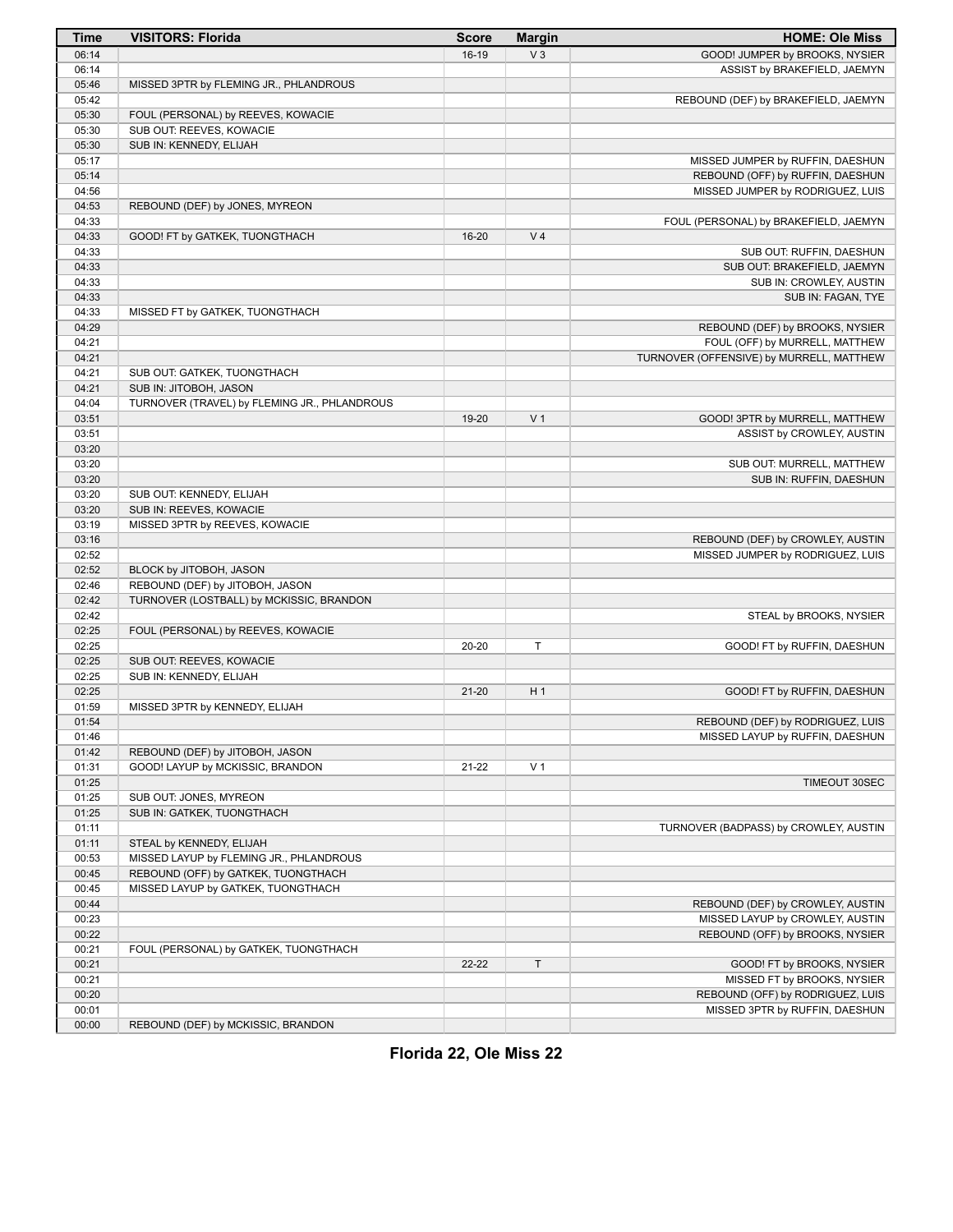| <b>Points (This Period)</b> | <b>FLA</b>     | <b>OLE</b>     |
|-----------------------------|----------------|----------------|
| In the Paint                |                | 10             |
| Off Turns                   | 5              |                |
| 2nd Chance                  |                |                |
| Fast Break                  |                |                |
| Bench                       |                |                |
| Per Poss                    | 0.786<br>10/28 | 0.786<br>10/28 |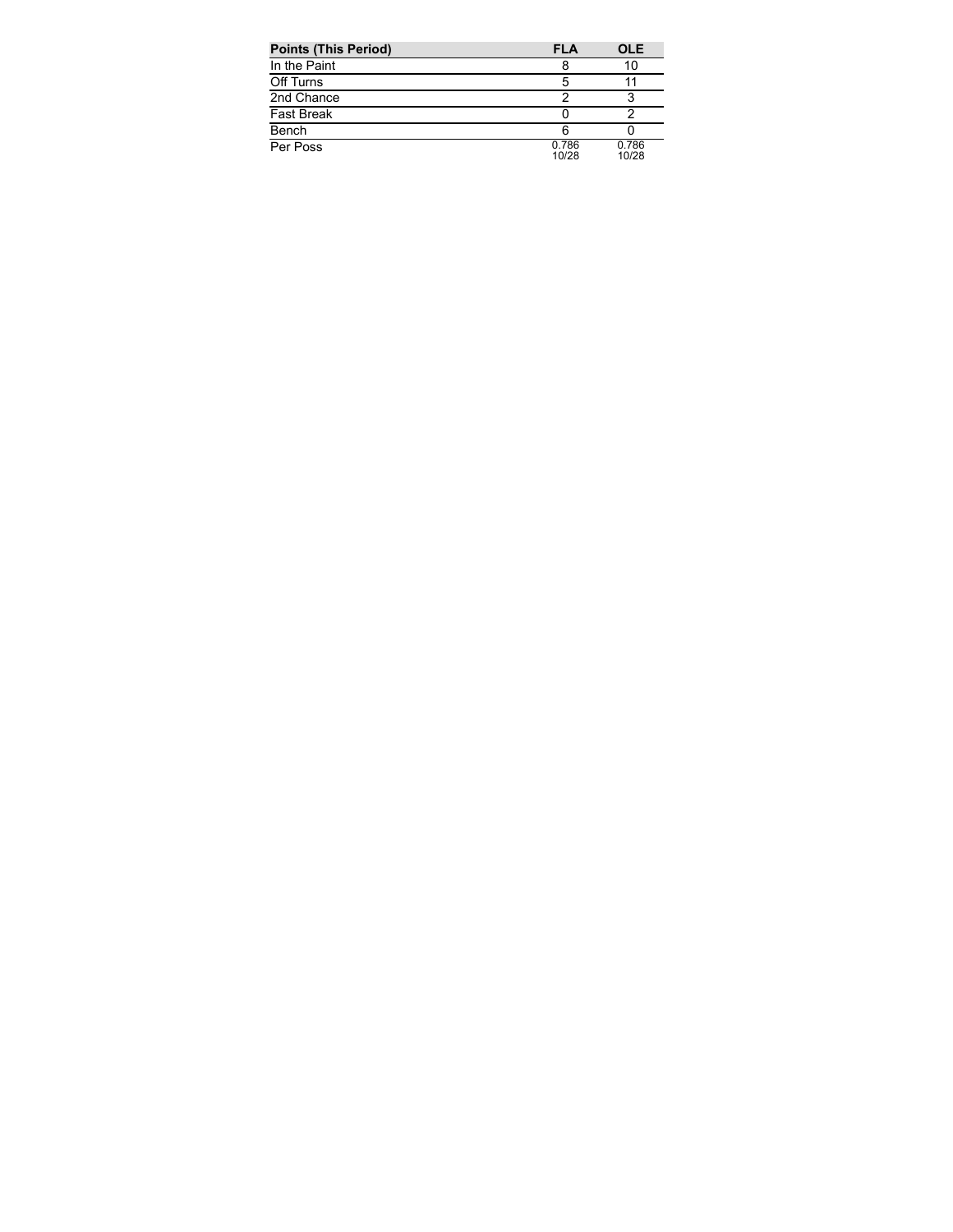## **Official Box Score Florida vs Ole Miss Second Half Statistics Only January 24, 2022 at The Sandy and John Black Pavilion at Ole Miss - Oxford, Miss.**



## **Florida 32**

| No. | Plaver                  | S  | <b>Pts</b> | FG       | 3FG      | <b>FT</b> | <b>OR</b> | DR | TR       | PF            | A        | TO | <b>B</b> lk  | Stl      | Min | $+/-$ |
|-----|-------------------------|----|------------|----------|----------|-----------|-----------|----|----------|---------------|----------|----|--------------|----------|-----|-------|
| 04  | DURUJI, ANTHONY         | F. | 9          | 3-6      | $0 - 2$  | $3 - 3$   | 0         | 2  | 2        | 0             | 2        | 2  | 0            | $\Omega$ | 18  | $-11$ |
| 14  | REEVES, KOWACIE         | G  | 0          | $0 - 1$  | $0 - 1$  | $0 - 0$   | 0         | 0  | 0        | 0             | $\Omega$ | 0  |              | 0        |     | $-11$ |
| 23  | MCKISSIC, BRANDON       | G  | 5          | $2 - 4$  | $0 - 1$  | $1 - 2$   | 1         | 0  | 1        | 2             | 2        | 0  | 0            | 0        | 14  | $-13$ |
| 24  | FLEMING JR., PHLANDROUS | G  | 0          | $0 - 4$  | $0 - 2$  | $0 - 0$   |           |    | 2        | 0             |          |    | 0            |          | 15  | $-13$ |
| 33  | JITOBOH, JASON          | C  | 10         | $5-5$    | $0 - 0$  | $0-0$     | 0         | 0  | 0        | 4             | 0        |    | 0            | 0        | 14  | -6    |
| 00  | JONES, MYREON           | G  | 0          | $0 - 0$  | $0 - 0$  | $0 - 0$   | 0         | 0  | 0        | 0             |          | 0  | $\Omega$     | 0        | 7   | $-4$  |
| 10  | KENNEDY, ELIJAH         | G  | 0          | $0 - 3$  | $0 - 3$  | $0 - 0$   | 0         | 0  | 0        | 2             | 0        | O  | 0            | 0        | 4   | -5    |
| 22  | APPLEBY, TYREE          | G  | 8          | $2 - 5$  | $2 - 5$  | $2 - 2$   | $\Omega$  | 3  | 3        | $\mathbf{0}$  | 3        | 3  | $\mathbf{0}$ | 0        | 17  | $-11$ |
| 32  | GATKEK, TUONGTHACH      | F. | 0          | $0 - 0$  | $0 - 0$  | $0 - 0$   | 0         | 0  | $\Omega$ | $\mathcal{P}$ | 0        | 0  |              | 0        | 5   | -6    |
|     | TEAM                    |    |            |          |          |           | 2         | 0  | 2        | $\Omega$      |          | 0  |              |          |     |       |
|     | <b>TOTALS</b>           |    |            | 32 12-28 | $2 - 14$ | $6 - 7$   | 4         | 6  | 10       | 10            | 9        |    | 2            |          | 100 |       |

| <b>Shooting By Period</b><br>Period | FG        | FG%   | 3FG      | 3FG%     | FТ        | FT%   | Deadball Rebounds: 1,0<br>Last FG Half: FLA - |
|-------------------------------------|-----------|-------|----------|----------|-----------|-------|-----------------------------------------------|
| 2nd Half                            | $12 - 28$ | 43%   | $2 - 14$ | 14%      | հ-7       | 86%   |                                               |
| Game                                | 19-50     | 38.0% | $4 - 29$ | $13.8\%$ | $12 - 14$ | 85.7% |                                               |

# **Ole Miss 48**

| No. | Player                    | S. | <b>Pts</b>    | FG.      | 3FG     | <b>FT</b> | OR           | <b>DR</b>    | TR       | <b>PF</b>   | A        | TO       | <b>B</b> lk | Stl           | Min   | $+/-$ |
|-----|---------------------------|----|---------------|----------|---------|-----------|--------------|--------------|----------|-------------|----------|----------|-------------|---------------|-------|-------|
| 02  | RUFFIN, DAESHUN           | G. | 15            | 4-6      | $0 - 0$ | 7-8       | 0            |              |          | 3           | 5        |          | 0           | 2             | 16    | 12    |
| 03  | <b>BROOKS, NYSIER</b>     | С  | 4             | $2 - 3$  | $0 - 0$ | $0-0$     | $\mathbf 1$  | 2            | 3        | 1           | 1        | 0        |             |               | 15    | 11    |
| 04  | <b>BRAKEFIELD, JAEMYN</b> | F. | 2             | $1 - 1$  | $0 - 0$ | $0-0$     | $\Omega$     | 2            | 2        | 1           | $\Omega$ |          | $\Omega$    | $\Omega$      | 13    | 10    |
| 11  | MURRELL, MATTHEW          | G  | 11            | $5 - 7$  | $1 - 2$ | $0-0$     | 0            | $\Omega$     | $\Omega$ | 1           |          | 1        | $\Omega$    | $\mathcal{P}$ | 20    | 16    |
| 14  | FAGAN, TYE                | G  | 0             | $0 - 0$  | $0 - 0$ | $0 - 0$   | 0            | $\Omega$     | $\Omega$ |             |          | 0        | $\Omega$    | $\Omega$      | -3    | -3    |
| 01  | <b>CROWLEY, AUSTIN</b>    | G  | 4             | $0 - 0$  | $0 - 0$ | $4 - 4$   | 0            | 2            | 2        | 1           | 2        | $\Omega$ | $\Omega$    | $\Omega$      | 11    | 10    |
| 15  | RODRIGUEZ, LUIS           | G  | 10            | $4 - 4$  | 1-1     | $1 - 2$   |              | 4            | 5        | 1           | 2        | 0        | $\Omega$    | $\Omega$      | 17    | 11    |
| 23  | HUNTER, SAMMY             | F. | $\mathcal{P}$ | $1 - 2$  | $0 - 1$ | $0 - 0$   | $\Omega$     | $\mathbf{0}$ | $\Omega$ | $\Omega$    | $\Omega$ | $\Omega$ | $\Omega$    | $\Omega$      | 5     | -5    |
|     | <b>TEAM</b>               |    |               |          |         |           | $\Omega$     | 1            |          | $\mathbf 0$ |          | 2        |             |               |       |       |
|     | <b>TOTALS</b>             |    |               | 48 17-23 | $2 - 4$ | $12 - 14$ | $\mathbf{P}$ | 12           | 14       | 9           | 12       | 5        |             |               | 5 100 |       |

| <b>Shooting By Period</b><br>Period | FG    | FG%   | 3FG       | 3FG%  |           | FT%   |
|-------------------------------------|-------|-------|-----------|-------|-----------|-------|
| 2nd Half                            | 17-23 | 74%   | $2 - 4$   | 50%   | 12-14     | 86%   |
| Game                                | 25-48 | 52.1% | $4 - 1.3$ | 30.8% | $16 - 20$ | 80.0% |

*Deadball Rebounds:* 1,0 *Last FG Half:* OLE -

| Game Notes:                                                             | <b>Score</b> | 1st | 2 <sub>nd</sub> | TOT | <b>Points (This Period)</b> | <b>FLA</b>     | <b>OLE</b>    |
|-------------------------------------------------------------------------|--------------|-----|-----------------|-----|-----------------------------|----------------|---------------|
| Officials: Terry Oglesby, Jason Baker, Brian Dorsey<br>Attendance: 6273 | <b>FLA</b>   | 22  | 32              | 54  | In the Paint                | 20             | 22            |
|                                                                         | <b>OLE</b>   | 22  | 48              | 70  | Off Turns                   |                | 12            |
| Start Time: 07:01 PM ET                                                 |              |     |                 |     | 2nd Chance                  |                |               |
| End Time: 09:02 PM ET<br>Game Duration: 2:01                            |              |     |                 |     | <b>Fast Break</b>           |                |               |
| Conference Game:                                                        |              |     |                 |     | Bench                       |                | 16            |
|                                                                         |              |     |                 |     | Per Poss                    | 0.941<br>15/34 | .500<br>23/32 |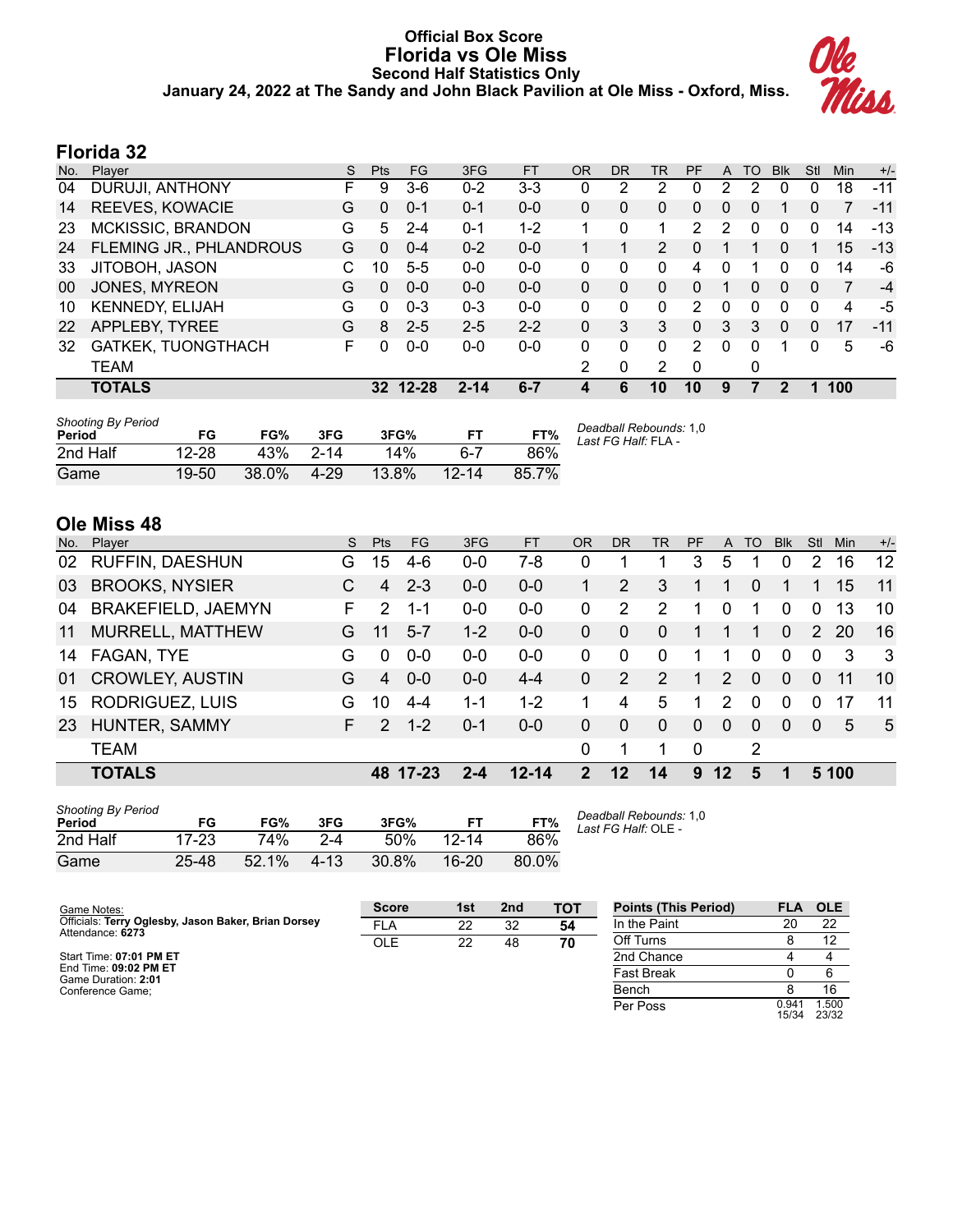#### **Official Play-By-Play Florida vs Ole Miss Second Half January 24, 2022 at The Sandy and John Black Pavilion at Ole Miss - Oxford, Miss.**



#### **Period 2**

#### **Starters:**

Florida: 4 DURUJI,ANTHONY (F); 14 REEVES,KOWACIE (G); 23 MCKISSIC,BRANDON (G); 24 FLEMING JR.,PHLANDROUS (G); 33 JITOBOH,JASON (C);<br>**Ole Miss**: 2 RUFFIN,DAESHUN (G); 3 BROOKS,NYSIER (C); 4 BRAKEFIELD,JAEMYN (F); 11 MURRELL

| Time           | <b>VISITORS: Florida</b>              | <b>Score</b> | <b>Margin</b>  | <b>HOME: Ole Miss</b>                                                     |
|----------------|---------------------------------------|--------------|----------------|---------------------------------------------------------------------------|
| 20:00          |                                       |              |                | SUB OUT: CROWLEY, AUSTIN                                                  |
| 20:00          |                                       |              |                | SUB OUT: FAGAN, TYE                                                       |
| 20:00          |                                       |              |                | SUB IN: BRAKEFIELD, JAEMYN                                                |
| 20:00          |                                       |              |                | SUB IN: MURRELL, MATTHEW                                                  |
| 20:00          | SUB OUT: KENNEDY, ELIJAH              |              |                |                                                                           |
| 20:00          | SUB OUT: GATKEK, TUONGTHACH           |              |                |                                                                           |
| 20:00          | SUB IN: DURUJI, ANTHONY               |              |                |                                                                           |
| 20:00          | SUB IN: REEVES, KOWACIE               |              |                |                                                                           |
| 19:50          |                                       |              |                | FOUL (PERSONAL) by BRAKEFIELD, JAEMYN                                     |
| 19:32          | MISSED JUMPER by MCKISSIC, BRANDON    |              |                |                                                                           |
| 19:29          |                                       |              |                | REBOUND (DEF) by RODRIGUEZ, LUIS                                          |
| 19:22          |                                       | 24-22        | H <sub>2</sub> | GOOD! JUMPER by BROOKS, NYSIER                                            |
| 19:22          |                                       |              |                | ASSIST by RUFFIN, DAESHUN                                                 |
| 19:00          | TURNOVER (LOSTBALL) by JITOBOH, JASON |              |                |                                                                           |
| 19:00<br>18:55 |                                       |              | H4             | STEAL by BROOKS, NYSIER                                                   |
| 18:39          |                                       | $26-22$      |                | GOOD! DUNK by MURRELL, MATTHEW [FB]<br>FOUL (PERSONAL) by RUFFIN, DAESHUN |
| 18:39          | SUB OUT: FLEMING JR., PHLANDROUS      |              |                |                                                                           |
| 18:39          | SUB IN: APPLEBY, TYREE                |              |                |                                                                           |
| 18:31          | TURNOVER (BADPASS) by APPLEBY, TYREE  |              |                |                                                                           |
| 18:31          |                                       |              |                | STEAL by MURRELL, MATTHEW                                                 |
| 18:26          |                                       | 28-22        | H <sub>6</sub> | GOOD! LAYUP by RUFFIN, DAESHUN [FB]                                       |
| 18:26          |                                       |              |                | ASSIST by MURRELL, MATTHEW                                                |
| 18:23          | TIMEOUT 30SEC                         |              |                |                                                                           |
| 18:23          |                                       |              |                |                                                                           |
| 18:14          | TURNOVER (BADPASS) by APPLEBY, TYREE  |              |                |                                                                           |
| 17:59          |                                       | $30 - 22$    | H <sub>8</sub> | GOOD! LAYUP by RODRIGUEZ, LUIS                                            |
| 17:59          |                                       |              |                | ASSIST by BROOKS, NYSIER                                                  |
| 17:36          | GOOD! LAYUP by JITOBOH, JASON         | $30 - 24$    | H <sub>6</sub> |                                                                           |
| 17:36          | ASSIST by DURUJI, ANTHONY             |              |                |                                                                           |
| 17:20          |                                       |              |                | TURNOVER (BADPASS) by RUFFIN, DAESHUN                                     |
| 17:20          | SUB OUT: REEVES, KOWACIE              |              |                |                                                                           |
| 17:20          | SUB OUT: MCKISSIC, BRANDON            |              |                |                                                                           |
| 17:20          | SUB IN: JONES, MYREON                 |              |                |                                                                           |
| 17:20          | SUB IN: FLEMING JR., PHLANDROUS       |              |                |                                                                           |
| 16:55          | GOOD! JUMPER by JITOBOH, JASON [PNT]  | $30 - 26$    | H4             |                                                                           |
| 16:55          | ASSIST by APPLEBY, TYREE              |              |                |                                                                           |
| 16:36          |                                       |              |                | MISSED JUMPER by BROOKS, NYSIER                                           |
| 16:33          | REBOUND (DEF) by APPLEBY, TYREE       |              |                |                                                                           |
| 16:23          | GOOD! DUNK by JITOBOH, JASON          | 30-28        | H <sub>2</sub> |                                                                           |
| 16:23          | ASSIST by FLEMING JR., PHLANDROUS     |              |                |                                                                           |
| 15:56          |                                       | 32-28        | H4             | GOOD! LAYUP by RUFFIN, DAESHUN                                            |
| 15:33          | GOOD! LAYUP by DURUJI, ANTHONY        | 32-30        | H <sub>2</sub> |                                                                           |
| 15:33          | ASSIST by APPLEBY, TYREE              |              |                |                                                                           |
| 15:19<br>15:19 |                                       |              |                | TURNOVER (10SEC) by TEAM                                                  |
| 15:19          |                                       |              |                | SUB OUT: BROOKS, NYSIER                                                   |
| 15:19          |                                       |              |                | SUB OUT: RODRIGUEZ, LUIS                                                  |
| 15:19          |                                       |              |                | SUB IN: FAGAN, TYE                                                        |
| 15:19          |                                       |              |                | SUB IN: HUNTER, SAMMY                                                     |
| 15:19          | SUB OUT: JITOBOH, JASON               |              |                |                                                                           |
| 15:19          | SUB IN: GATKEK, TUONGTHACH            |              |                |                                                                           |
| 15:06          | GOOD! LAYUP by DURUJI, ANTHONY        | 32-32        | T              |                                                                           |
| 14:54          | FOUL (PERSONAL) by GATKEK, TUONGTHACH |              |                |                                                                           |
| 14:54          |                                       | 33-32        | H <sub>1</sub> | GOOD! FT by RUFFIN, DAESHUN                                               |
| 14:54          |                                       | 34-32        | H <sub>2</sub> | GOOD! FT by RUFFIN, DAESHUN                                               |
| 14:44          | TURNOVER (BADPASS) by APPLEBY, TYREE  |              |                |                                                                           |
| 14:44          |                                       |              |                | STEAL by RUFFIN, DAESHUN                                                  |
| 14:37          |                                       | 36-32        | H4             | GOOD! LAYUP by BRAKEFIELD, JAEMYN [FB]                                    |
| 14:37          |                                       |              |                | ASSIST by RUFFIN, DAESHUN                                                 |
| 14:10          | MISSED JUMPER by DURUJI, ANTHONY      |              |                |                                                                           |
| 14:10          |                                       |              |                | REBOUND (DEF) by TEAM                                                     |
| 14:09          | SUB OUT: APPLEBY, TYREE               |              |                |                                                                           |
| 14:09          | SUB OUT: GATKEK, TUONGTHACH           |              |                |                                                                           |
| 14:09          | SUB IN: MCKISSIC, BRANDON             |              |                |                                                                           |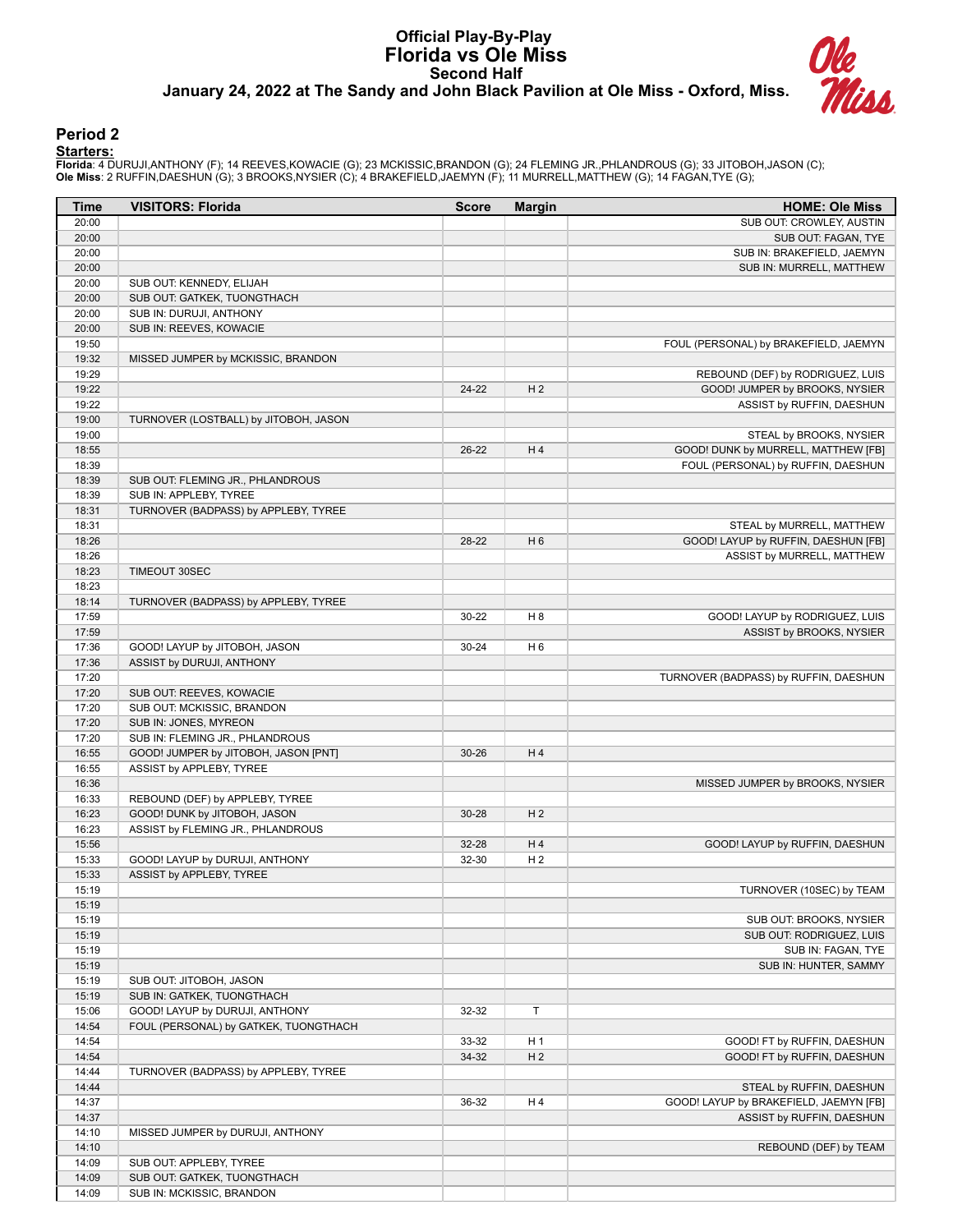| Time           | <b>VISITORS: Florida</b>                 | <b>Score</b> | <b>Margin</b>  | <b>HOME: Ole Miss</b>                        |
|----------------|------------------------------------------|--------------|----------------|----------------------------------------------|
| 14:09          | SUB IN: JITOBOH, JASON                   |              |                |                                              |
| 13:54          | FOUL (PERSONAL) by JITOBOH, JASON        |              |                |                                              |
| 13:54          |                                          | 37-32        | H <sub>5</sub> | GOOD! FT by RUFFIN, DAESHUN                  |
| 13:54          | SUB OUT: FLEMING JR., PHLANDROUS         |              |                |                                              |
| 13:54          | SUB IN: REEVES, KOWACIE                  |              |                |                                              |
| 13:54          |                                          |              |                | MISSED FT by RUFFIN, DAESHUN                 |
| 13:53          | REBOUND (DEF) by DURUJI, ANTHONY         |              |                |                                              |
| 13:31          |                                          |              |                | FOUL (PERSONAL) by FAGAN, TYE                |
| 13:27          | MISSED 3PTR by DURUJI, ANTHONY           |              |                |                                              |
| 13:25          | REBOUND (OFF) by TEAM                    |              |                |                                              |
| 13:24          | GOOD! LAYUP by JITOBOH, JASON            | 37-34        | $H_3$          |                                              |
| 13:24          | ASSIST by JONES, MYREON                  |              |                |                                              |
| 12:53          |                                          | 39-34        | H <sub>5</sub> | GOOD! DUNK by HUNTER, SAMMY                  |
| 12:53          |                                          |              |                | ASSIST by FAGAN, TYE                         |
| 12:32          |                                          |              |                | SUB OUT: RUFFIN, DAESHUN                     |
| 12:32          |                                          |              |                | SUB IN: CROWLEY, AUSTIN                      |
| 12:32          | SUB OUT: DURUJI, ANTHONY                 |              |                |                                              |
| 12:32          | SUB IN: FLEMING JR., PHLANDROUS          |              |                |                                              |
| 12:32          | TURNOVER (BADPASS) by DURUJI, ANTHONY    |              |                |                                              |
| 12:16          |                                          |              |                | TURNOVER (OUTOFBOUNDS) by BRAKEFIELD, JAEMYN |
| 12:16          | SUB OUT: MCKISSIC, BRANDON               |              |                |                                              |
| 12:16          | SUB IN: APPLEBY, TYREE                   |              |                |                                              |
| 12:12          |                                          |              |                | FOUL (PERSONAL) by MURRELL, MATTHEW          |
| 12:12          |                                          |              |                | SUB OUT: FAGAN, TYE                          |
| 12:12          |                                          |              |                | SUB OUT: HUNTER, SAMMY                       |
| 12:12          |                                          |              |                | SUB IN: BROOKS, NYSIER                       |
| 12:12<br>11:58 |                                          |              |                | SUB IN: RODRIGUEZ, LUIS                      |
| 11:54          | MISSED 3PTR by REEVES, KOWACIE           |              |                |                                              |
| 11:38          | FOUL (PERSONAL) by JITOBOH, JASON        |              |                | REBOUND (DEF) by BRAKEFIELD, JAEMYN          |
| 11:38          |                                          |              |                |                                              |
| 11:36          |                                          | 41-34        | H <sub>7</sub> | GOOD! JUMPER by MURRELL, MATTHEW             |
| 11:36          |                                          |              |                | ASSIST by CROWLEY, AUSTIN                    |
| 11:06          | MISSED JUMPER by FLEMING JR., PHLANDROUS |              |                |                                              |
| 10:57          |                                          |              |                | REBOUND (DEF) by BROOKS, NYSIER              |
| 10:49          |                                          | 44-34        | H 10           | GOOD! 3PTR by MURRELL, MATTHEW               |
| 10:49          |                                          |              |                | ASSIST by RODRIGUEZ, LUIS                    |
| 10:39          | TIMEOUT 30SEC                            |              |                |                                              |
| 10:39          | SUB OUT: JONES, MYREON                   |              |                |                                              |
| 10:39          | SUB OUT: REEVES, KOWACIE                 |              |                |                                              |
| 10:39          | SUB IN: DURUJI, ANTHONY                  |              |                |                                              |
| 10:39          | SUB IN: MCKISSIC, BRANDON                |              |                |                                              |
| 10:25          | GOOD! JUMPER by MCKISSIC, BRANDON        | 44-36        | H 8            |                                              |
| 10:10          | FOUL (PERSONAL) by JITOBOH, JASON        |              |                |                                              |
| 10:09          |                                          | 47-36        | H 11           | GOOD! 3PTR by RODRIGUEZ, LUIS                |
| 10:09          |                                          |              |                | ASSIST by CROWLEY, AUSTIN                    |
| 09:44          | MISSED 3PTR by APPLEBY, TYREE            |              |                |                                              |
| 09:38          | REBOUND (OFF) by FLEMING JR., PHLANDROUS |              |                |                                              |
| 09:38          | MISSED LAYUP by FLEMING JR., PHLANDROUS  |              |                |                                              |
| 09:38          |                                          |              |                | BLOCK by BROOKS, NYSIER                      |
| 09:32          |                                          |              |                | REBOUND (DEF) by CROWLEY, AUSTIN             |
| 09:22          |                                          |              |                | TURNOVER (LOSTBALL) by MURRELL, MATTHEW      |
| 09:22          | STEAL by FLEMING JR., PHLANDROUS         |              |                |                                              |
| 09:02          | MISSED 3PTR by FLEMING JR., PHLANDROUS   |              |                |                                              |
| 08:57          | REBOUND (OFF) by MCKISSIC, BRANDON       |              |                |                                              |
| 08:56          | GOOD! JUMPER by DURUJI, ANTHONY [PNT]    | 47-38        | H <sub>9</sub> |                                              |
| 08:56          |                                          |              |                | FOUL (PERSONAL) by BROOKS, NYSIER            |
| 08:56          |                                          |              |                | SUB OUT: CROWLEY, AUSTIN                     |
| 08:56          |                                          |              |                | SUB IN: RUFFIN, DAESHUN                      |
| 08:56          | SUB OUT: FLEMING JR., PHLANDROUS         |              |                |                                              |
| 08:56          | SUB OUT: JITOBOH, JASON                  |              |                |                                              |
| 08:56          | SUB IN: KENNEDY, ELIJAH                  |              |                |                                              |
| 08:56          | SUB IN: GATKEK, TUONGTHACH               |              |                |                                              |
| 08:56          | GOOD! FT by DURUJI, ANTHONY              | 47-39        | H <sub>8</sub> |                                              |
| 08:56          |                                          |              |                | SUB OUT: BROOKS, NYSIER                      |
| 08:56          |                                          |              |                | SUB IN: HUNTER, SAMMY                        |
| 08:51          |                                          | 49-39        | H 10           | GOOD! DUNK by RODRIGUEZ, LUIS                |
| 08:51          |                                          |              |                | ASSIST by RUFFIN, DAESHUN                    |
| 08:41          | GOOD! LAYUP by MCKISSIC, BRANDON         | 49-41        | H 8            |                                              |
| 08:41          | ASSIST by APPLEBY, TYREE                 |              |                |                                              |
| 08:18          |                                          | $51 - 41$    | H 10           | GOOD! LAYUP by RUFFIN, DAESHUN               |
| 08:02          | MISSED 3PTR by DURUJI, ANTHONY           |              |                |                                              |
| 07:58          |                                          |              |                | REBOUND (DEF) by BRAKEFIELD, JAEMYN          |
| 07:48          |                                          |              |                | MISSED 3PTR by HUNTER, SAMMY                 |
| 07:43          | REBOUND (DEF) by APPLEBY, TYREE          |              |                |                                              |
| 07:38          | MISSED 3PTR by KENNEDY, ELIJAH           |              |                |                                              |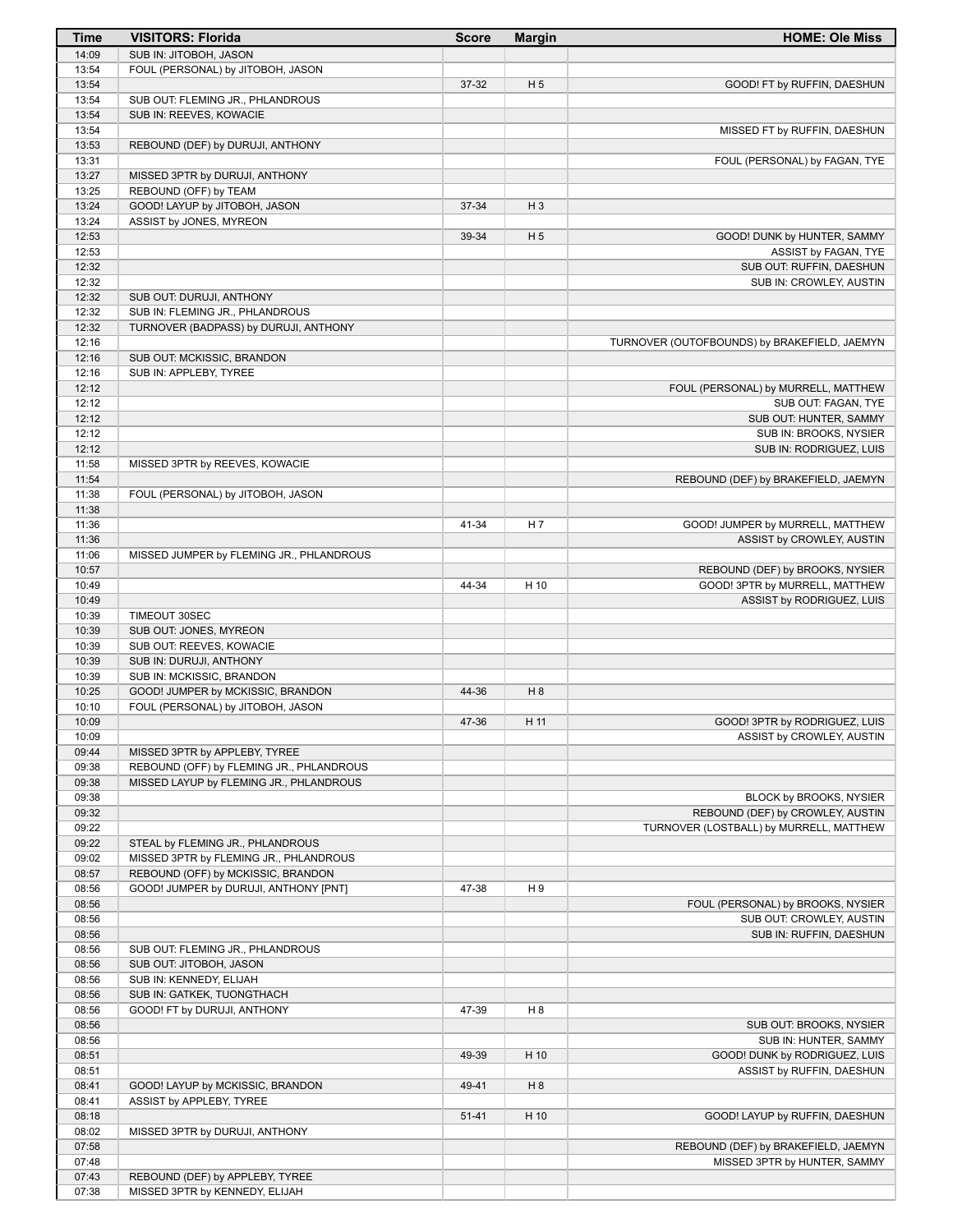| Time           | <b>VISITORS: Florida</b>                                    | <b>Score</b>   | <b>Margin</b>  | <b>HOME: Ole Miss</b>                                      |
|----------------|-------------------------------------------------------------|----------------|----------------|------------------------------------------------------------|
| 07:35          |                                                             |                |                | REBOUND (DEF) by RODRIGUEZ, LUIS                           |
| 07:19          |                                                             |                |                | MISSED LAYUP by RUFFIN, DAESHUN                            |
| 07:19          | BLOCK by GATKEK, TUONGTHACH                                 |                |                |                                                            |
| 07:14          | REBOUND (DEF) by APPLEBY, TYREE                             |                |                |                                                            |
| 07:12          | MISSED 3PTR by MCKISSIC, BRANDON                            |                |                |                                                            |
| 07:11          | REBOUND (OFF) by TEAM                                       |                |                |                                                            |
| 07:10<br>07:10 |                                                             |                |                | FOUL (PERSONAL) by RUFFIN, DAESHUN                         |
| 07:10          |                                                             |                |                | SUB OUT: BRAKEFIELD, JAEMYN                                |
| 07:10          |                                                             |                |                | SUB OUT: HUNTER, SAMMY                                     |
| 07:10          |                                                             |                |                | SUB IN: CROWLEY, AUSTIN                                    |
| 07:10          |                                                             |                |                | SUB IN: BROOKS, NYSIER                                     |
| 07:09          | MISSED 3PTR by APPLEBY, TYREE                               |                |                |                                                            |
| 07:02          |                                                             |                |                | REBOUND (DEF) by RODRIGUEZ, LUIS                           |
| 06:51          | FOUL (PERSONAL) by GATKEK, TUONGTHACH                       |                |                |                                                            |
| 06:51          | SUB OUT: KENNEDY, ELIJAH                                    |                |                |                                                            |
| 06:51          | SUB OUT: MCKISSIC, BRANDON                                  |                |                |                                                            |
| 06:51          | SUB OUT: GATKEK, TUONGTHACH                                 |                |                |                                                            |
| 06:51          | SUB IN: REEVES, KOWACIE                                     |                |                |                                                            |
| 06:51          | SUB IN: FLEMING JR., PHLANDROUS                             |                |                |                                                            |
| 06:51          | SUB IN: JITOBOH, JASON                                      |                |                |                                                            |
| 06:45          | REBOUND (DEF) by FLEMING JR., PHLANDROUS                    |                |                | MISSED LAYUP by RUFFIN, DAESHUN                            |
| 06:45<br>06:45 | BLOCK by REEVES, KOWACIE                                    |                |                |                                                            |
| 06:40          |                                                             |                |                | FOUL (PERSONAL) by CROWLEY, AUSTIN                         |
| 06:40          | GOOD! FT by APPLEBY, TYREE                                  | 51-42          | H9             |                                                            |
| 06:40          | GOOD! FT by APPLEBY, TYREE                                  | 51-43          | H 8            |                                                            |
| 06:22          |                                                             |                |                | MISSED LAYUP by MURRELL, MATTHEW                           |
| 06:18          |                                                             |                |                | REBOUND (OFF) by BROOKS, NYSIER                            |
| 06:00          |                                                             | 53-43          | H 10           | GOOD! DUNK by BROOKS, NYSIER                               |
| 06:00          |                                                             |                |                | ASSIST by RUFFIN, DAESHUN                                  |
| 05:39          | TURNOVER (LOSTBALL) by DURUJI, ANTHONY                      |                |                |                                                            |
| 05:39          |                                                             |                |                | STEAL by RUFFIN, DAESHUN                                   |
| 05:39          | SUB OUT: REEVES, KOWACIE                                    |                |                |                                                            |
| 05:39          | SUB IN: MCKISSIC, BRANDON                                   |                |                |                                                            |
| 05:17          |                                                             | 55-43          | H 12           | GOOD! LAYUP by RUFFIN, DAESHUN                             |
| 04:45<br>04:45 | GOOD! 3PTR by APPLEBY, TYREE<br>ASSIST by MCKISSIC, BRANDON | 55-46          | H9             |                                                            |
| 04:18          |                                                             |                |                | TURNOVER (SHOTCLOCK) by TEAM                               |
| 04:06          |                                                             |                |                | FOUL (PERSONAL) by RODRIGUEZ, LUIS                         |
| 04:06          | GOOD! FT by DURUJI, ANTHONY                                 | 55-47          | H <sub>8</sub> |                                                            |
| 04:06          | GOOD! FT by DURUJI, ANTHONY                                 | 55-48          | H7             |                                                            |
| 03:51          |                                                             |                |                | MISSED 3PTR by MURRELL, MATTHEW                            |
| 03:48          |                                                             |                |                | REBOUND (OFF) by RODRIGUEZ, LUIS                           |
| 03:44          | FOUL (PERSONAL) by JITOBOH, JASON                           |                |                |                                                            |
| 03:44          |                                                             |                |                |                                                            |
| 03:44          |                                                             | 56-48          | H <sub>8</sub> | GOOD! FT by CROWLEY, AUSTIN                                |
| 03:44          |                                                             | 57-48          | H9             | GOOD! FT by CROWLEY, AUSTIN                                |
| 03:21          |                                                             |                |                | FOUL (PERSONAL) by RUFFIN, DAESHUN                         |
| 03:21          | MISSED FT by MCKISSIC, BRANDON<br>REBOUND (OFF) by TEAM     |                |                |                                                            |
| 03:21<br>03:21 | SUB OUT: JITOBOH, JASON                                     |                |                |                                                            |
| 03:21          | SUB IN: GATKEK, TUONGTHACH                                  |                |                |                                                            |
| 03:21          | GOOD! FT by MCKISSIC, BRANDON                               | 57-49          | H 8            |                                                            |
| 03:03          |                                                             | 59-49          | H 10           | GOOD! JUMPER by MURRELL, MATTHEW                           |
| 03:03          |                                                             |                |                | ASSIST by RODRIGUEZ, LUIS                                  |
| 02:47          | MISSED 3PTR by APPLEBY, TYREE                               |                |                |                                                            |
| 02:43          |                                                             |                |                | REBOUND (DEF) by CROWLEY, AUSTIN                           |
| 02:24          |                                                             | 61-49          | H 12           | GOOD! LAYUP by RODRIGUEZ, LUIS                             |
| 02:08          | TURNOVER (LOSTBALL) by FLEMING JR., PHLANDROUS              |                |                |                                                            |
| 02:08          |                                                             |                |                | STEAL by MURRELL, MATTHEW                                  |
| 01:59          | FOUL (PERSONAL) by MCKISSIC, BRANDON                        |                |                |                                                            |
| 01:59          | SUB OUT: GATKEK, TUONGTHACH                                 |                |                |                                                            |
| 01:59          | SUB IN: JITOBOH, JASON                                      |                |                |                                                            |
| 01:59<br>01:59 |                                                             | 62-49          | H 13<br>H 14   | GOOD! FT by RUFFIN, DAESHUN<br>GOOD! FT by RUFFIN, DAESHUN |
| 01:53          | GOOD! LAYUP by JITOBOH, JASON                               | 63-49<br>63-51 | H 12           |                                                            |
| 01:53          | ASSIST by DURUJI, ANTHONY                                   |                |                |                                                            |
| 01:53          | <b>TIMEOUT TEAM</b>                                         |                |                |                                                            |
| 01:53          | SUB OUT: JITOBOH, JASON                                     |                |                |                                                            |
| 01:53          | SUB IN: KENNEDY, ELIJAH                                     |                |                |                                                            |
| 01:52          | FOUL (PERSONAL) by KENNEDY, ELIJAH                          |                |                |                                                            |
| 01:52          |                                                             | 64-51          | H 13           | GOOD! FT by RODRIGUEZ, LUIS                                |
| 01:52          |                                                             |                |                | MISSED FT by RODRIGUEZ, LUIS                               |
| 01:51          | REBOUND (DEF) by DURUJI, ANTHONY                            |                |                |                                                            |
| 01:45          | MISSED 3PTR by KENNEDY, ELIJAH                              |                |                |                                                            |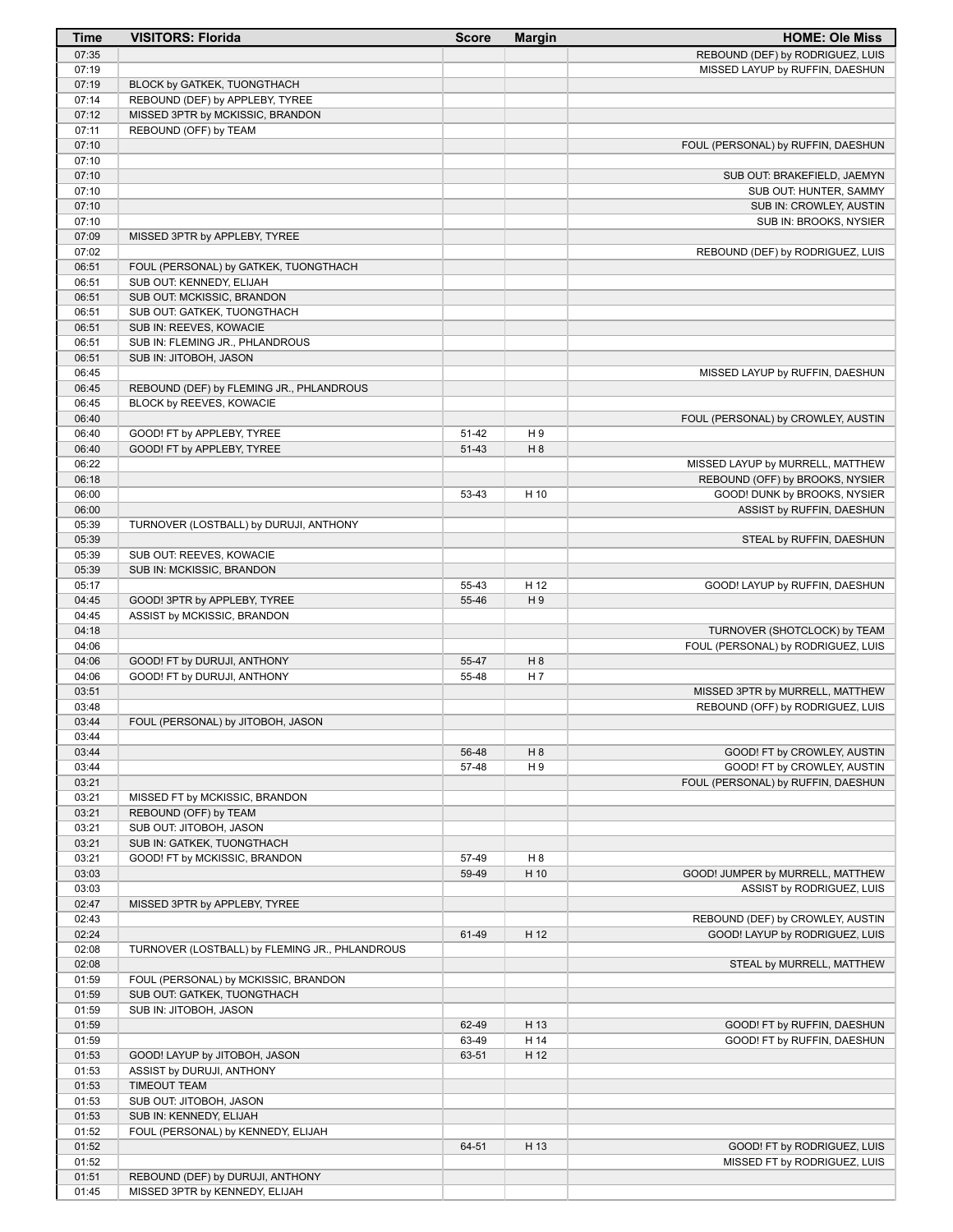| <b>Time</b> | <b>VISITORS: Florida</b>               | <b>Score</b> | <b>Margin</b> | <b>HOME: Ole Miss</b>            |
|-------------|----------------------------------------|--------------|---------------|----------------------------------|
| 01:40       |                                        |              |               | REBOUND (DEF) by RUFFIN, DAESHUN |
| 01:37       | FOUL (PERSONAL) by MCKISSIC, BRANDON   |              |               |                                  |
| 01:37       |                                        | 65-51        | H 14          | GOOD! FT by RUFFIN, DAESHUN      |
| 01:37       |                                        | 66-51        | H 15          | GOOD! FT by RUFFIN, DAESHUN      |
| 01:33       | GOOD! 3PTR by APPLEBY, TYREE           | 66-54        | H 12          |                                  |
| 01:33       | ASSIST by MCKISSIC, BRANDON            |              |               |                                  |
| 01:20       | FOUL (PERSONAL) by KENNEDY, ELIJAH     |              |               |                                  |
| 01:20       |                                        | 67-54        | H 13          | GOOD! FT by CROWLEY, AUSTIN      |
| 01:20       |                                        | 68-54        | H 14          | GOOD! FT by CROWLEY, AUSTIN      |
| 01:08       | MISSED 3PTR by KENNEDY, ELIJAH         |              |               |                                  |
| 01:04       |                                        |              |               | REBOUND (DEF) by RODRIGUEZ, LUIS |
| 00:36       |                                        | 70-54        | H 16          | GOOD! JUMPER by MURRELL, MATTHEW |
| 00:36       |                                        |              |               | ASSIST by RUFFIN, DAESHUN        |
| 00:29       | MISSED 3PTR by FLEMING JR., PHLANDROUS |              |               |                                  |
| 00:24       |                                        |              |               | REBOUND (DEF) by BROOKS, NYSIER  |

# **Florida 54, Ole Miss 70**

| <b>Points (This Period)</b> | <b>FLA</b>     | <b>OLE</b>     |
|-----------------------------|----------------|----------------|
| In the Paint                | 20             | 22             |
| Off Turns                   |                | 12             |
| 2nd Chance                  |                |                |
| <b>Fast Break</b>           |                |                |
| Bench                       |                | 16             |
| Per Poss                    | 0.941<br>15/34 | 1.500<br>23/32 |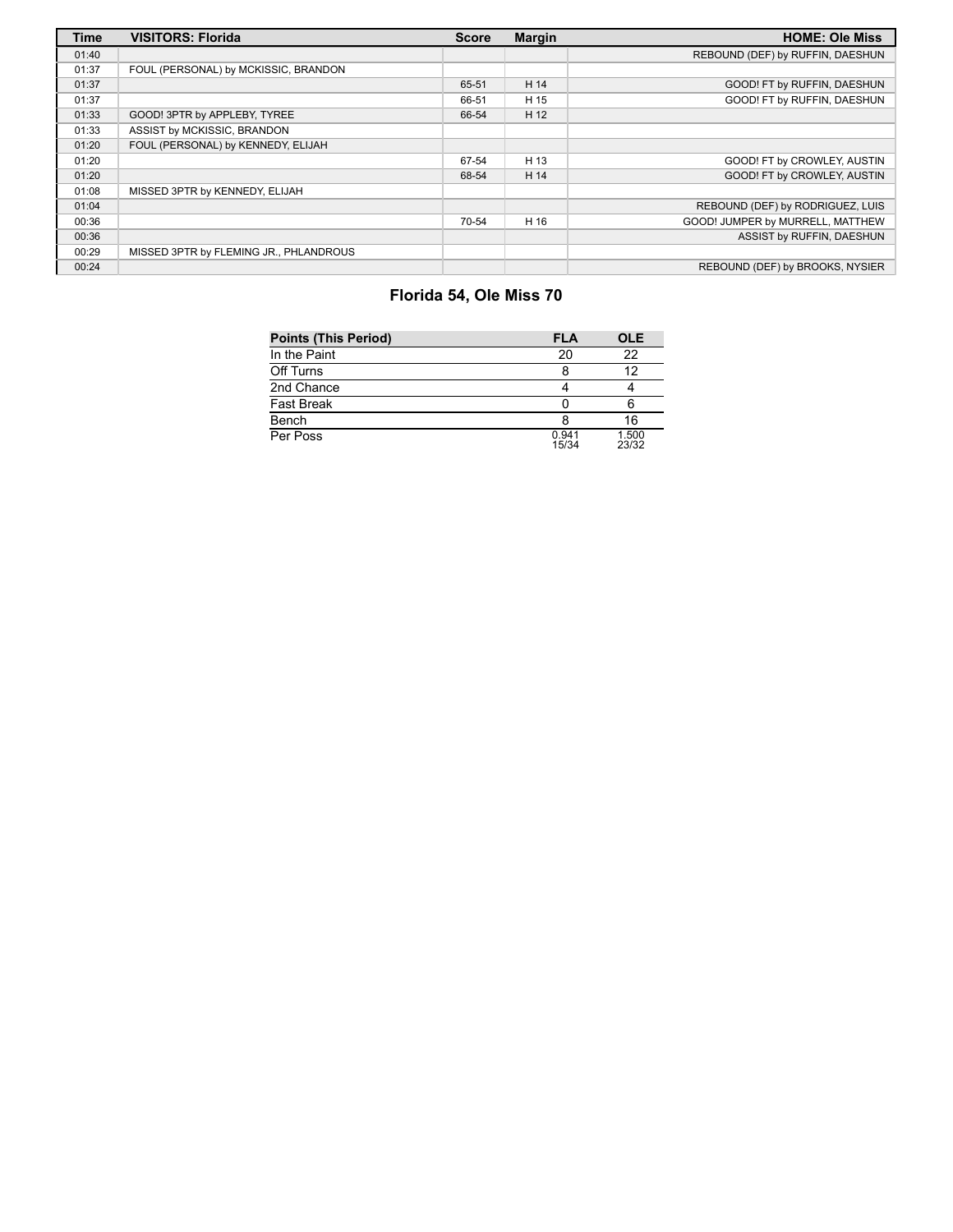#### **Official Scoring/Possession Reference Chart Florida vs Ole Miss Period 1 January 24, 2022 at The Sandy and John Black Pavilion at Ole Miss - Oxford, Miss.**



#### **Period 1**

**Starters:**

Florida: 4 DURUJI,ANTHONY (F); 14 REEVES,KOWACIE (G); 23 MCKISSIC,BRANDON (G); 24 FLEMING JR.,PHLANDROUS (G); 33 JITOBOH,JASON (C);<br>**Ole Miss**: 2 RUFFIN,DAESHUN (G); 3 BROOKS,NYSIER (C); 4 BRAKEFIELD,JAEMYN (F); 11 MURRELL

| <b>Time</b> | <b>VISITORS: Florida</b>                | <b>Score</b> | <b>Margin</b>  | <b>HOME: Ole Miss</b>               |
|-------------|-----------------------------------------|--------------|----------------|-------------------------------------|
| 18:37       | GOOD! LAYUP by DURUJI, ANTHONY          | $0 - 2$      | V <sub>2</sub> |                                     |
| 17:36       |                                         | $2 - 2$      | $\mathsf{T}$   | GOOD! LAYUP by RUFFIN, DAESHUN      |
| 17:06       | GOOD! LAYUP by GATKEK, TUONGTHACH       | $2 - 4$      | V <sub>2</sub> |                                     |
| 16:01       |                                         | $3 - 4$      | V <sub>1</sub> | GOOD! FT by MURRELL, MATTHEW        |
| 15:33       |                                         | $6 - 4$      | H <sub>2</sub> | GOOD! 3PTR by MURRELL, MATTHEW      |
| 15:16       | GOOD! 3PTR by APPLEBY, TYREE            | $6 - 7$      | V <sub>1</sub> |                                     |
| 14:40       |                                         | $8 - 7$      | H <sub>1</sub> | GOOD! DUNK by BROOKS, NYSIER        |
| 14:24       | GOOD! JUMPER by FLEMING JR., PHLANDROUS | $8-9$        | V <sub>1</sub> |                                     |
| 14:11       |                                         | $10-9$       | H <sub>1</sub> | GOOD! LAYUP by BROOKS, NYSIER       |
| 13:30       | GOOD! 3PTR by FLEMING JR., PHLANDROUS   | $10 - 12$    | V <sub>2</sub> |                                     |
| 13:01       | GOOD! FT by REEVES, KOWACIE             | $10 - 13$    | V <sub>3</sub> |                                     |
| 13:01       | GOOD! FT by REEVES, KOWACIE             | $10 - 14$    | V <sub>4</sub> |                                     |
| 13:01       | GOOD! FT by REEVES, KOWACIE             | $10 - 15$    | V <sub>5</sub> |                                     |
| 10:24       |                                         | $12 - 15$    | V <sub>3</sub> | GOOD! LAYUP by MURRELL, MATTHEW     |
| 09:13       | GOOD! JUMPER by JITOBOH, JASON [PNT]    | $12 - 17$    | V <sub>5</sub> |                                     |
| 08:18       | GOOD! FT by REEVES, KOWACIE             | $12 - 18$    | $V_6$          |                                     |
| 08:18       | GOOD! FT by REEVES, KOWACIE             | $12 - 19$    | V <sub>7</sub> |                                     |
| 07:19       |                                         | 14-19        | V <sub>5</sub> | GOOD! LAYUP by RUFFIN, DAESHUN [FB] |
| 06:14       |                                         | 16-19        | $V_3$          | GOOD! JUMPER by BROOKS, NYSIER      |
| 04:33       | GOOD! FT by GATKEK, TUONGTHACH          | 16-20        | V <sub>4</sub> |                                     |
| 03:51       |                                         | 19-20        | V <sub>1</sub> | GOOD! 3PTR by MURRELL, MATTHEW      |
| 02:25       |                                         | $20 - 20$    | $\mathsf{T}$   | GOOD! FT by RUFFIN, DAESHUN         |
| 02:25       |                                         | $21 - 20$    | H <sub>1</sub> | GOOD! FT by RUFFIN, DAESHUN         |
| 01:31       | GOOD! LAYUP by MCKISSIC, BRANDON        | $21 - 22$    | V <sub>1</sub> |                                     |
| 00:21       |                                         | $22 - 22$    | $\mathsf{T}$   | GOOD! FT by BROOKS, NYSIER          |

**Florida 22, Ole Miss 22**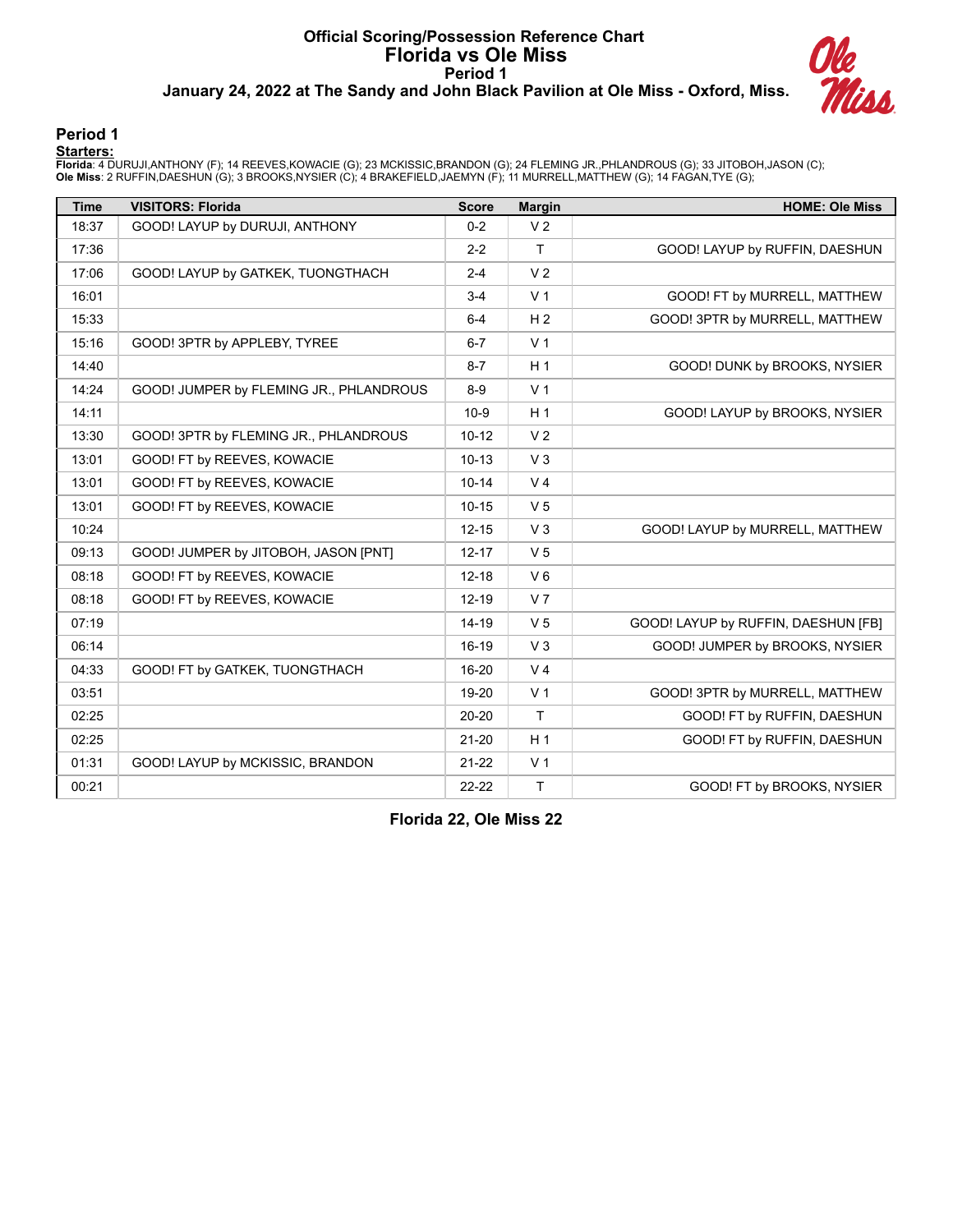#### **Official Scoring/Possession Reference Chart Florida vs Ole Miss Period 2 January 24, 2022 at The Sandy and John Black Pavilion at Ole Miss - Oxford, Miss.**



#### **Period 2**

#### **Starters:**

Florida: 4 DURUJI,ANTHONY (F); 14 REEVES,KOWACIE (G); 23 MCKISSIC,BRANDON (G); 24 FLEMING JR.,PHLANDROUS (G); 33 JITOBOH,JASON (C);<br>**Ole Miss**: 2 RUFFIN,DAESHUN (G); 3 BROOKS,NYSIER (C); 4 BRAKEFIELD,JAEMYN (F); 11 MURRELL

| Time  | <b>VISITORS: Florida</b>              | <b>Score</b> | <b>Margin</b>  | <b>HOME: Ole Miss</b>                  |
|-------|---------------------------------------|--------------|----------------|----------------------------------------|
| 19:22 |                                       | 24-22        | H <sub>2</sub> | GOOD! JUMPER by BROOKS, NYSIER         |
| 18:55 |                                       | 26-22        | H 4            | GOOD! DUNK by MURRELL, MATTHEW [FB]    |
| 18:26 |                                       | 28-22        | H <sub>6</sub> | GOOD! LAYUP by RUFFIN, DAESHUN [FB]    |
| 17:59 |                                       | 30-22        | H <sub>8</sub> | GOOD! LAYUP by RODRIGUEZ, LUIS         |
| 17:36 | GOOD! LAYUP by JITOBOH, JASON         | $30 - 24$    | H <sub>6</sub> |                                        |
| 16:55 | GOOD! JUMPER by JITOBOH, JASON [PNT]  | 30-26        | H 4            |                                        |
| 16:23 | GOOD! DUNK by JITOBOH, JASON          | 30-28        | H <sub>2</sub> |                                        |
| 15:56 |                                       | 32-28        | H 4            | GOOD! LAYUP by RUFFIN, DAESHUN         |
| 15:33 | GOOD! LAYUP by DURUJI, ANTHONY        | 32-30        | H <sub>2</sub> |                                        |
| 15:06 | GOOD! LAYUP by DURUJI, ANTHONY        | 32-32        | $\mathsf{T}$   |                                        |
| 14:54 |                                       | 33-32        | H <sub>1</sub> | GOOD! FT by RUFFIN, DAESHUN            |
| 14:54 |                                       | 34-32        | H <sub>2</sub> | GOOD! FT by RUFFIN, DAESHUN            |
| 14:37 |                                       | 36-32        | H 4            | GOOD! LAYUP by BRAKEFIELD, JAEMYN [FB] |
| 13:54 |                                       | 37-32        | H 5            | GOOD! FT by RUFFIN, DAESHUN            |
| 13:24 | GOOD! LAYUP by JITOBOH, JASON         | 37-34        | H <sub>3</sub> |                                        |
| 12:53 |                                       | 39-34        | H 5            | GOOD! DUNK by HUNTER, SAMMY            |
| 11:36 |                                       | 41-34        | H 7            | GOOD! JUMPER by MURRELL, MATTHEW       |
| 10:49 |                                       | 44-34        | H 10           | GOOD! 3PTR by MURRELL, MATTHEW         |
| 10:25 | GOOD! JUMPER by MCKISSIC, BRANDON     | 44-36        | H <sub>8</sub> |                                        |
| 10:09 |                                       | 47-36        | H 11           | GOOD! 3PTR by RODRIGUEZ, LUIS          |
| 08:56 | GOOD! JUMPER by DURUJI, ANTHONY [PNT] | 47-38        | H 9            |                                        |
| 08:56 | GOOD! FT by DURUJI, ANTHONY           | 47-39        | H <sub>8</sub> |                                        |
| 08:51 |                                       | 49-39        | H 10           | GOOD! DUNK by RODRIGUEZ, LUIS          |
| 08:41 | GOOD! LAYUP by MCKISSIC, BRANDON      | 49-41        | H <sub>8</sub> |                                        |
| 08:18 |                                       | $51 - 41$    | H 10           | GOOD! LAYUP by RUFFIN, DAESHUN         |
| 06:40 | GOOD! FT by APPLEBY, TYREE            | 51-42        | H 9            |                                        |
| 06:40 | GOOD! FT by APPLEBY, TYREE            | 51-43        | H <sub>8</sub> |                                        |
| 06:00 |                                       | 53-43        | H 10           | GOOD! DUNK by BROOKS, NYSIER           |
| 05:17 |                                       | 55-43        | H 12           | GOOD! LAYUP by RUFFIN, DAESHUN         |
| 04:45 | GOOD! 3PTR by APPLEBY, TYREE          | 55-46        | H 9            |                                        |
| 04:06 | GOOD! FT by DURUJI, ANTHONY           | 55-47        | H <sub>8</sub> |                                        |
| 04:06 | GOOD! FT by DURUJI, ANTHONY           | 55-48        | H 7            |                                        |
| 03:44 |                                       | 56-48        | H <sub>8</sub> | GOOD! FT by CROWLEY, AUSTIN            |
| 03:44 |                                       | 57-48        | H 9            | GOOD! FT by CROWLEY, AUSTIN            |
| 03:21 | GOOD! FT by MCKISSIC, BRANDON         | 57-49        | H <sub>8</sub> |                                        |
| 03:03 |                                       | 59-49        | H 10           | GOOD! JUMPER by MURRELL, MATTHEW       |
| 02:24 |                                       | 61-49        | H 12           | GOOD! LAYUP by RODRIGUEZ, LUIS         |
| 01:59 |                                       | 62-49        | H 13           | GOOD! FT by RUFFIN, DAESHUN            |
| 01:59 |                                       | 63-49        | H 14           | GOOD! FT by RUFFIN, DAESHUN            |
| 01:53 | GOOD! LAYUP by JITOBOH, JASON         | 63-51        | H 12           |                                        |
| 01:52 |                                       | 64-51        | H 13           | GOOD! FT by RODRIGUEZ, LUIS            |
| 01:37 |                                       | 65-51        | H 14           | GOOD! FT by RUFFIN, DAESHUN            |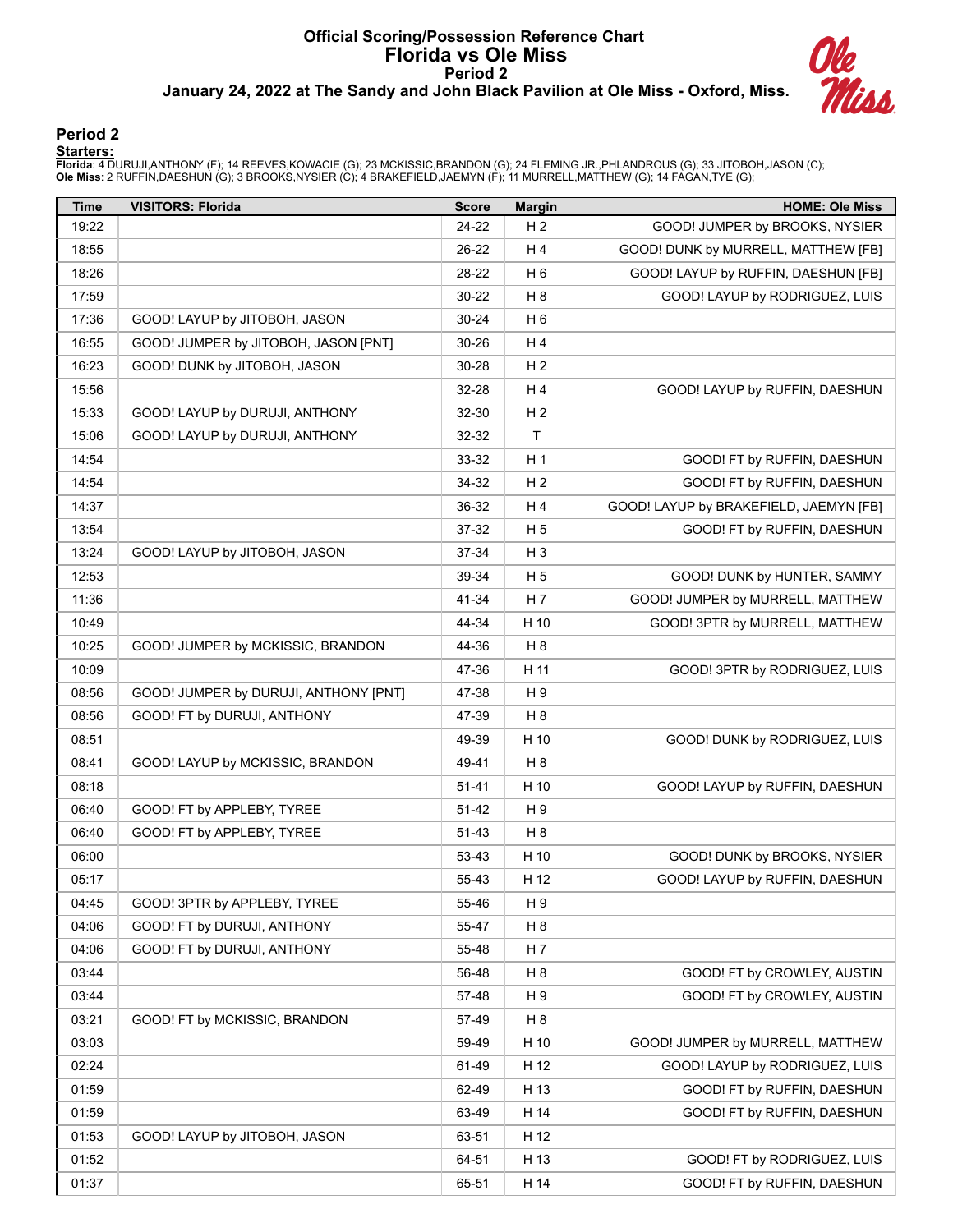| <b>Time</b> | <b>VISITORS: Florida</b>     | <b>Score</b> | <b>Margin</b> | <b>HOME: Ole Miss</b>            |
|-------------|------------------------------|--------------|---------------|----------------------------------|
| 01:37       |                              | 66-51        | H 15          | GOOD! FT by RUFFIN, DAESHUN      |
| 01:33       | GOOD! 3PTR by APPLEBY, TYREE | 66-54        | H 12          |                                  |
| 01:20       |                              | 67-54        | H 13          | GOOD! FT by CROWLEY, AUSTIN      |
| 01:20       |                              | 68-54        | H 14          | GOOD! FT by CROWLEY, AUSTIN      |
| 00:36       |                              | 70-54        | H 16          | GOOD! JUMPER by MURRELL, MATTHEW |

**Florida 54, Ole Miss 70**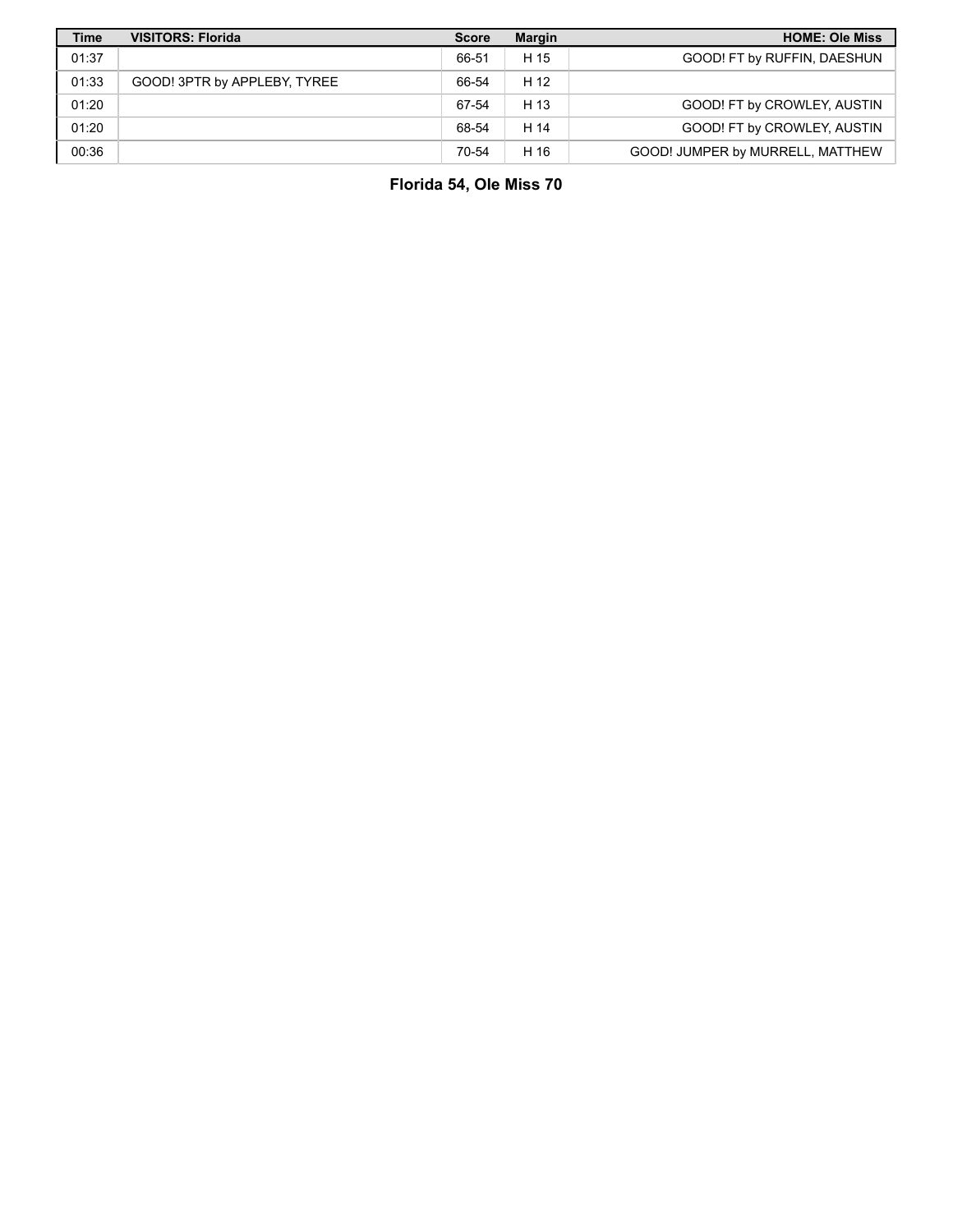## **Official Substitutions Log Florida vs Ole Miss Period 1 January 24, 2022 at The Sandy and John Black Pavilion at Ole Miss - Oxford, Miss.**



| <b>VISITORS: Florida</b>                                   | <b>Time</b>    | <b>Score</b> | <b>HOME: Ole Miss</b>                               |
|------------------------------------------------------------|----------------|--------------|-----------------------------------------------------|
| <b>4 DURUJI.ANTHONY</b>                                    |                |              | 2 RUFFIN, DAESHUN                                   |
| 14 REEVES.KOWACIE                                          |                |              | 3 BROOKS, NYSIER                                    |
| 23 MCKISSIC, BRANDON                                       |                |              | 4 BRAKEFIELD, JAEMYN                                |
| 24 FLEMING JR., PHLANDROUS                                 |                |              | 11 MURRELL, MATTHEW                                 |
| 33 JITOBOH, JASON                                          |                |              | 14 FAGAN, TYE                                       |
| SUB OUT: 33 JITOBOH, JASON                                 | 17:17          | $2 - 2$      |                                                     |
| SUB IN: 32 GATKEK, TUONGTHACH                              | 17:17          |              |                                                     |
| SUB OUT: 14 REEVES, KOWACIE                                | 16:04          | $4 - 2$      |                                                     |
| SUB OUT: 23 MCKISSIC, BRANDON                              | 16:04          |              |                                                     |
| SUB IN: 0 JONES, MYREON                                    | 16:04          |              |                                                     |
| SUB IN: 22 APPLEBY, TYREE                                  | 16:04          |              |                                                     |
| SUB OUT: 4 DURUJI, ANTHONY                                 | 14:43          | $7-6$        |                                                     |
| SUB OUT: 32 GATKEK, TUONGTHACH                             | 14:43          |              |                                                     |
| SUB IN: 14 REEVES, KOWACIE                                 | 14:43          |              |                                                     |
| SUB IN: 33 JITOBOH, JASON                                  | 14:43          |              |                                                     |
|                                                            | 13:01          | $14 - 10$    | SUB OUT: RUFFIN, DAESHUN                            |
|                                                            | 13:01          |              | SUB OUT: BROOKS, NYSIER                             |
|                                                            | 13:01          |              | SUB OUT: FAGAN, TYE                                 |
|                                                            | 13:01          |              | SUB IN: CROWLEY, AUSTIN                             |
|                                                            | 13:01          |              | SUB IN: RODRIGUEZ,LUIS                              |
|                                                            | 13:01          |              | SUB IN: HUNTER, SAMMY                               |
| SUB OUT: 24 FLEMING JR., PHLANDROUS                        | 13:01          |              |                                                     |
| SUB IN: 23 MCKISSIC, BRANDON<br>SUB OUT: 14 REEVES.KOWACIE | 13:01          |              |                                                     |
|                                                            | 11:41          | $15 - 10$    |                                                     |
| SUB IN: 10 KENNEDY, ELIJAH<br>SUB OUT: 33 JITOBOH, JASON   | 11:41<br>11:09 | $15 - 10$    |                                                     |
|                                                            |                |              |                                                     |
| SUB IN: 4 DURUJI, ANTHONY                                  | 11:09<br>11:09 |              |                                                     |
|                                                            | 11:09          |              | SUB OUT: CROWLEY, AUSTIN<br>SUB IN: RUFFIN, DAESHUN |
|                                                            | 09:58          | $15 - 12$    | SUB OUT: BRAKEFIELD, JAEMYN                         |
|                                                            | 09:58          |              | SUB OUT: HUNTER, SAMMY                              |
|                                                            | 09:58          |              | SUB IN: BROOKS, NYSIER                              |
|                                                            | 09:58          |              | SUB IN: FAGAN, TYE                                  |
| SUB OUT: 0 JONES, MYREON                                   | 09:58          |              |                                                     |
| SUB OUT: 4 DURUJI, ANTHONY                                 | 09:58          |              |                                                     |
| SUB IN: 24 FLEMING JR., PHLANDROUS                         | 09:58          |              |                                                     |
| SUB IN: 33 JITOBOH, JASON                                  | 09:58          |              |                                                     |
| SUB OUT: 22 APPLEBY, TYREE                                 | 08:52          | $17 - 12$    |                                                     |
| SUB IN: 0 JONES, MYREON                                    | 08:52          |              |                                                     |
| SUB OUT: 23 MCKISSIC, BRANDON                              | 08:42          | $17 - 12$    |                                                     |
| SUB IN: 14 REEVES, KOWACIE                                 | 08:42          |              |                                                     |
|                                                            | 08:18          | 19-12        | SUB OUT: FAGAN, TYE                                 |
|                                                            | 08:18          |              | SUB IN: BRAKEFIELD, JAEMYN                          |
| SUB OUT: 10 KENNEDY, ELIJAH                                | 07:35          | 19-12        |                                                     |
| SUB IN: 22 APPLEBY, TYREE                                  | 07:35          |              |                                                     |
| SUB OUT: 22 APPLEBY, TYREE                                 | 06:45          | 19-14        |                                                     |
| SUB OUT: 33 JITOBOH, JASON                                 | 06:45          |              |                                                     |
| SUB IN: 23 MCKISSIC, BRANDON                               | 06:45          |              |                                                     |
| SUB IN: 32 GATKEK, TUONGTHACH                              | 06:45          |              |                                                     |
| SUB OUT: 14 REEVES, KOWACIE                                | 05:30          | 19-16        |                                                     |
| SUB IN: 10 KENNEDY, ELIJAH                                 | 05:30          |              |                                                     |
|                                                            | 04:33          | $20 - 16$    | SUB OUT: RUFFIN, DAESHUN                            |
|                                                            | 04:33          |              | SUB OUT: BRAKEFIELD, JAEMYN                         |
|                                                            | 04:33          |              | SUB IN: CROWLEY, AUSTIN                             |
|                                                            | 04:33          |              | SUB IN: FAGAN, TYE                                  |
| SUB OUT: 32 GATKEK, TUONGTHACH                             | 04:21          | $20 - 16$    |                                                     |
| SUB IN: 33 JITOBOH, JASON                                  | 04:21          |              |                                                     |
|                                                            | 03:20          | $20 - 19$    | SUB OUT: MURRELL, MATTHEW                           |
|                                                            | 03:20          |              | SUB IN: RUFFIN, DAESHUN                             |
| SUB OUT: 10 KENNEDY, ELIJAH                                | 03:20          |              |                                                     |
| SUB IN: 14 REEVES, KOWACIE                                 | 03:20          |              |                                                     |
| SUB OUT: 14 REEVES, KOWACIE                                | 02:25          | 20-20        |                                                     |
| SUB IN: 10 KENNEDY, ELIJAH                                 | 02:25          |              |                                                     |
| SUB OUT: 0 JONES, MYREON                                   | 01:25          | $22 - 21$    |                                                     |
| SUB IN: 32 GATKEK, TUONGTHACH                              | 01:25          |              |                                                     |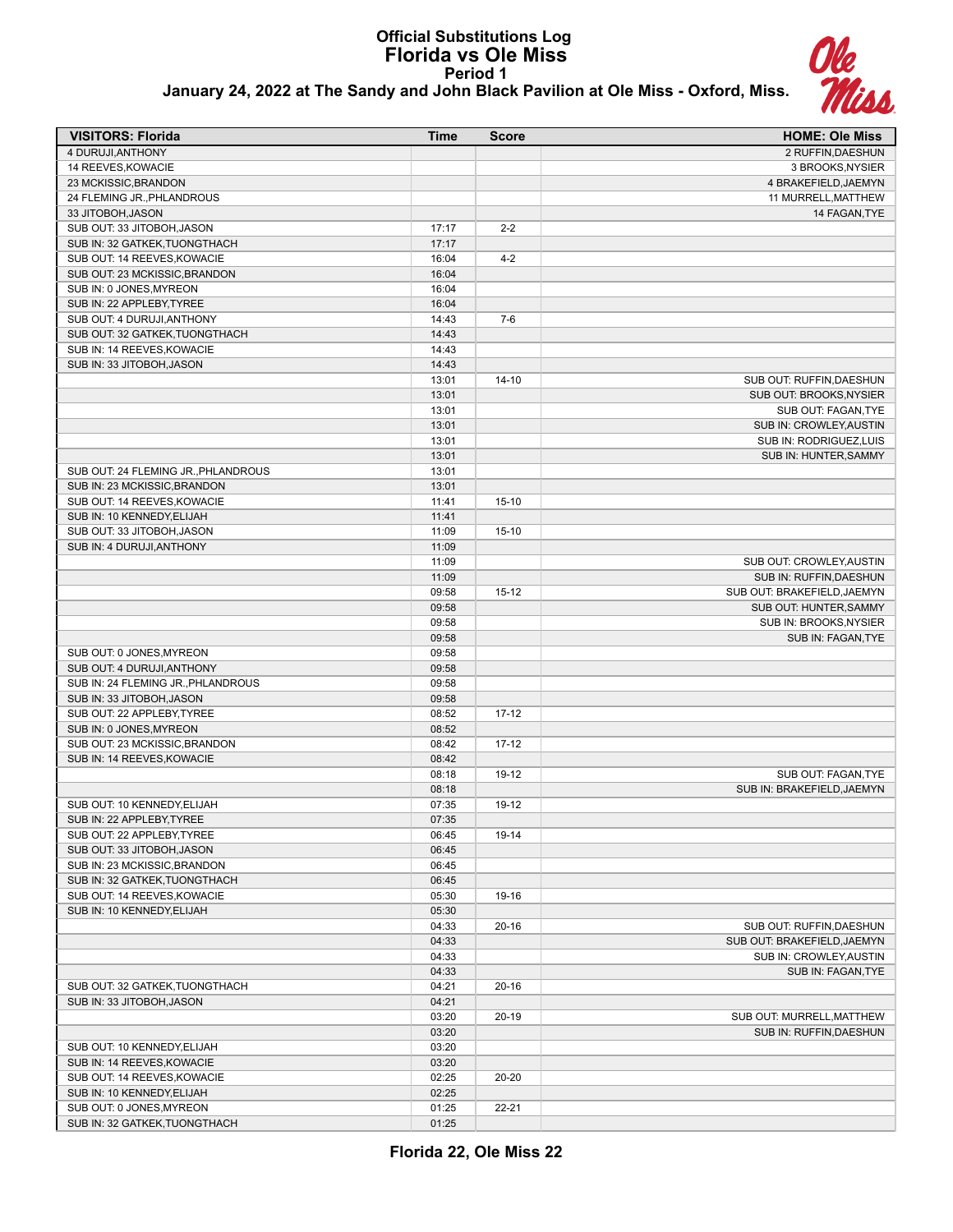#### **Official Substitutions Log Florida vs Ole Miss Period 2 January 24, 2022 at The Sandy and John Black Pavilion at Ole Miss - Oxford, Miss.**



| <b>VISITORS: Florida</b>                                     | <b>Time</b>    | <b>Score</b>             | <b>HOME: Ole Miss</b>                               |
|--------------------------------------------------------------|----------------|--------------------------|-----------------------------------------------------|
| 4 DURUJI, ANTHONY                                            |                |                          | 2 RUFFIN, DAESHUN                                   |
| 14 REEVES, KOWACIE                                           |                |                          | 3 BROOKS, NYSIER                                    |
| 23 MCKISSIC, BRANDON                                         |                |                          | 4 BRAKEFIELD, JAEMYN                                |
| 24 FLEMING JR., PHLANDROUS                                   |                |                          | 11 MURRELL, MATTHEW                                 |
| 33 JITOBOH, JASON                                            |                |                          | 14 FAGAN, TYE                                       |
|                                                              | 20:00<br>20:00 | $\overline{\phantom{a}}$ | SUB OUT: CROWLEY, AUSTIN<br>SUB OUT: FAGAN, TYE     |
|                                                              | 20:00          |                          | SUB IN: BRAKEFIELD, JAEMYN                          |
|                                                              | 20:00          |                          | SUB IN: MURRELL, MATTHEW                            |
| SUB OUT: 10 KENNEDY, ELIJAH                                  | 20:00          |                          |                                                     |
| SUB OUT: 32 GATKEK, TUONGTHACH                               | 20:00          |                          |                                                     |
| SUB IN: 4 DURUJI.ANTHONY                                     | 20:00          |                          |                                                     |
| SUB IN: 14 REEVES, KOWACIE                                   | 20:00          |                          |                                                     |
| SUB OUT: 24 FLEMING JR., PHLANDROUS                          | 18:39          | 22-26                    |                                                     |
| SUB IN: 22 APPLEBY, TYREE                                    | 18:39          |                          |                                                     |
| SUB OUT: 14 REEVES, KOWACIE<br>SUB OUT: 23 MCKISSIC, BRANDON | 17:20<br>17:20 | 24-30                    |                                                     |
| SUB IN: 0 JONES, MYREON                                      | 17:20          |                          |                                                     |
| SUB IN: 24 FLEMING JR., PHLANDROUS                           | 17:20          |                          |                                                     |
|                                                              | 15:19          | 30-32                    | SUB OUT: BROOKS, NYSIER                             |
|                                                              | 15:19          |                          | SUB OUT: RODRIGUEZ, LUIS                            |
|                                                              | 15:19          |                          | SUB IN: FAGAN, TYE                                  |
|                                                              | 15:19          |                          | SUB IN: HUNTER, SAMMY                               |
| SUB OUT: 33 JITOBOH, JASON                                   | 15:19          |                          |                                                     |
| SUB IN: 32 GATKEK, TUONGTHACH                                | 15:19          |                          |                                                     |
| SUB OUT: 22 APPLEBY, TYREE<br>SUB OUT: 32 GATKEK, TUONGTHACH | 14:09<br>14:09 | 32-36                    |                                                     |
| SUB IN: 23 MCKISSIC, BRANDON                                 | 14:09          |                          |                                                     |
| SUB IN: 33 JITOBOH, JASON                                    | 14:09          |                          |                                                     |
| SUB OUT: 24 FLEMING JR., PHLANDROUS                          | 13:54          | 32-37                    |                                                     |
| SUB IN: 14 REEVES, KOWACIE                                   | 13:54          |                          |                                                     |
|                                                              | 12:32          | 34-39                    | SUB OUT: RUFFIN, DAESHUN                            |
|                                                              | 12:32          |                          | SUB IN: CROWLEY, AUSTIN                             |
| SUB OUT: 4 DURUJI, ANTHONY                                   | 12:32          |                          |                                                     |
| SUB IN: 24 FLEMING JR., PHLANDROUS                           | 12:32          |                          |                                                     |
| SUB OUT: 23 MCKISSIC, BRANDON<br>SUB IN: 22 APPLEBY, TYREE   | 12:16<br>12:16 | 34-39                    |                                                     |
|                                                              | 12:12          | 34-39                    | SUB OUT: FAGAN, TYE                                 |
|                                                              | 12:12          |                          | SUB OUT: HUNTER, SAMMY                              |
|                                                              | 12:12          |                          | SUB IN: BROOKS.NYSIER                               |
|                                                              | 12:12          |                          | SUB IN: RODRIGUEZ,LUIS                              |
| SUB OUT: 0 JONES, MYREON                                     | 10:39          | 34-44                    |                                                     |
| SUB OUT: 14 REEVES, KOWACIE                                  | 10:39          |                          |                                                     |
| SUB IN: 4 DURUJI, ANTHONY                                    | 10:39          |                          |                                                     |
| SUB IN: 23 MCKISSIC, BRANDON                                 | 10:39<br>08:56 | 38-47                    |                                                     |
|                                                              | 08:56          |                          | SUB OUT: CROWLEY, AUSTIN<br>SUB IN: RUFFIN, DAESHUN |
| SUB OUT: 24 FLEMING JR., PHLANDROUS                          | 08:56          |                          |                                                     |
| SUB OUT: 33 JITOBOH, JASON                                   | 08:56          |                          |                                                     |
| SUB IN: 10 KENNEDY, ELIJAH                                   | 08:56          |                          |                                                     |
| SUB IN: 32 GATKEK, TUONGTHACH                                | 08:56          |                          |                                                     |
|                                                              | 08:56          |                          | SUB OUT: BROOKS, NYSIER                             |
|                                                              | 08:56          |                          | SUB IN: HUNTER, SAMMY                               |
|                                                              | 07:10          | 41-51                    | SUB OUT: BRAKEFIELD, JAEMYN                         |
|                                                              | 07:10<br>07:10 |                          | SUB OUT: HUNTER, SAMMY<br>SUB IN: CROWLEY, AUSTIN   |
|                                                              | 07:10          |                          | SUB IN: BROOKS, NYSIER                              |
| SUB OUT: 10 KENNEDY, ELIJAH                                  | 06:51          | 41-51                    |                                                     |
| SUB OUT: 23 MCKISSIC, BRANDON                                | 06:51          |                          |                                                     |
| SUB OUT: 32 GATKEK, TUONGTHACH                               | 06:51          |                          |                                                     |
| SUB IN: 14 REEVES, KOWACIE                                   | 06:51          |                          |                                                     |
| SUB IN: 24 FLEMING JR., PHLANDROUS                           | 06:51          |                          |                                                     |
| SUB IN: 33 JITOBOH, JASON                                    | 06:51          |                          |                                                     |
| SUB OUT: 14 REEVES, KOWACIE                                  | 05:39          | 43-53                    |                                                     |
| SUB IN: 23 MCKISSIC, BRANDON                                 | 05:39          |                          |                                                     |
| SUB OUT: 33 JITOBOH, JASON<br>SUB IN: 32 GATKEK, TUONGTHACH  | 03:21<br>03:21 | 48-57                    |                                                     |
| SUB OUT: 32 GATKEK, TUONGTHACH                               | 01:59          | 49-61                    |                                                     |
| SUB IN: 33 JITOBOH, JASON                                    | 01:59          |                          |                                                     |